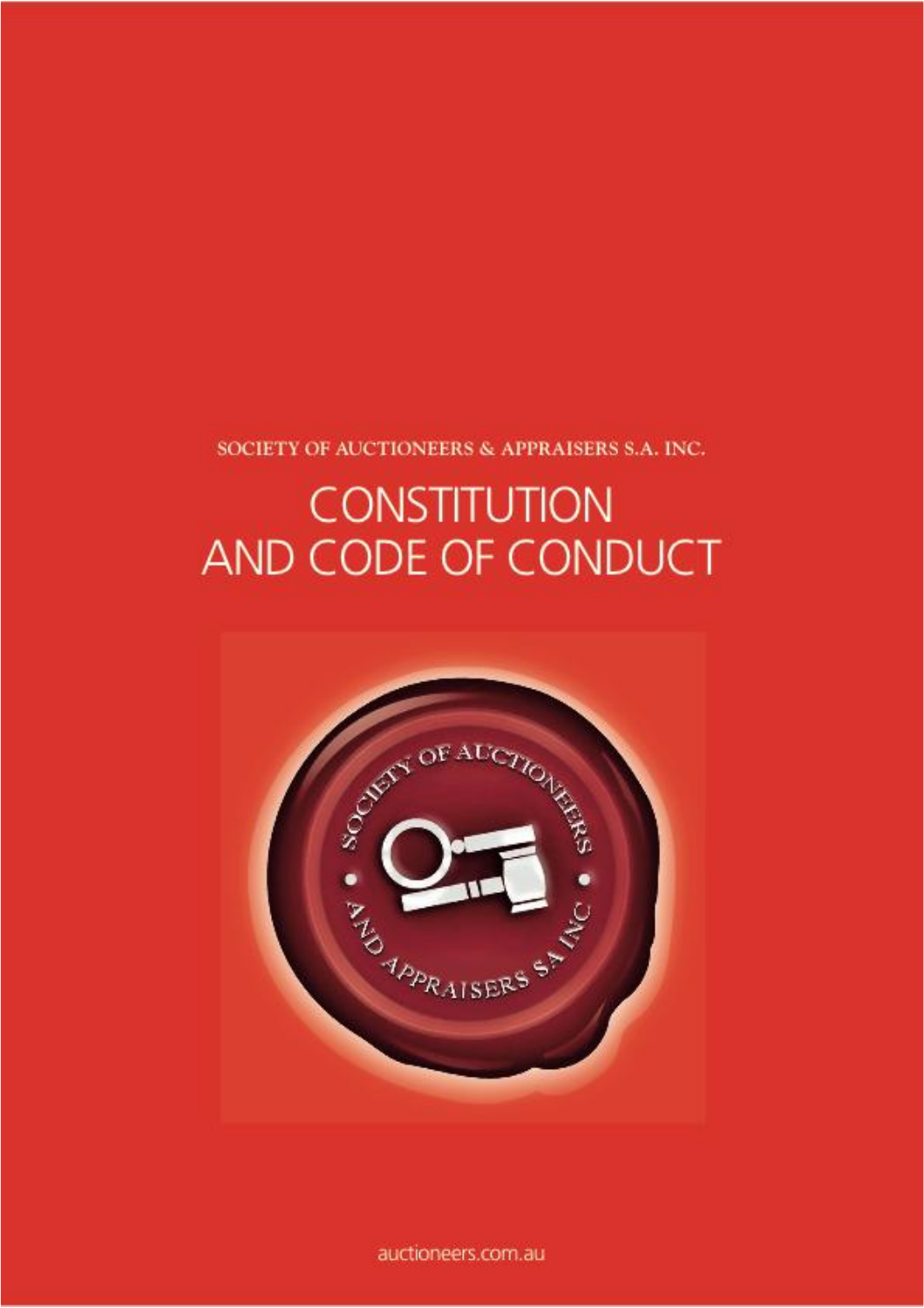#### www.Auctioneers.com.au

# **THE CONSTITUTION**

| 1. |                                                | 1  |  |
|----|------------------------------------------------|----|--|
| 2. |                                                | 1  |  |
| 3. |                                                | 2  |  |
| 4. |                                                | 5  |  |
|    |                                                | 5  |  |
|    | 4.2 Application, Criteria and Entitlements for | 5  |  |
|    |                                                | 8  |  |
|    |                                                | 9  |  |
|    |                                                | 10 |  |
|    |                                                | 10 |  |
|    |                                                | 10 |  |
|    | 5.1 Right to vote and be elected to the Board  | 10 |  |
|    |                                                | 11 |  |
|    |                                                | 11 |  |
|    |                                                |    |  |
|    |                                                | 12 |  |
|    |                                                | 12 |  |
|    |                                                | 15 |  |
|    |                                                | 16 |  |
|    |                                                | 17 |  |
|    |                                                |    |  |
|    |                                                | 21 |  |
|    |                                                | 22 |  |
|    |                                                |    |  |
|    |                                                |    |  |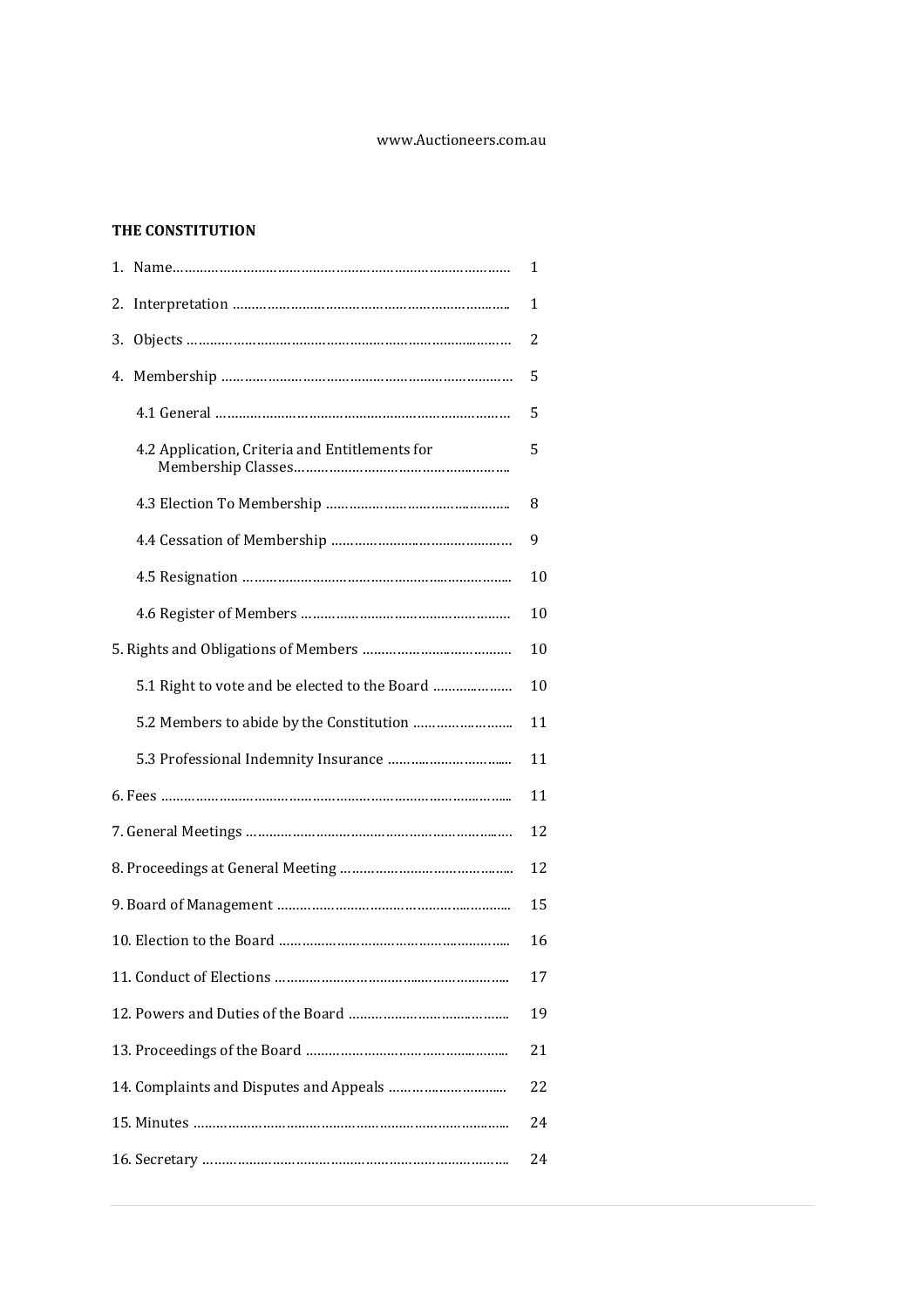| 25 |
|----|
| 26 |
| 26 |
| 26 |
| 26 |
| 27 |
| 27 |
| 27 |
| 28 |
| 28 |
|    |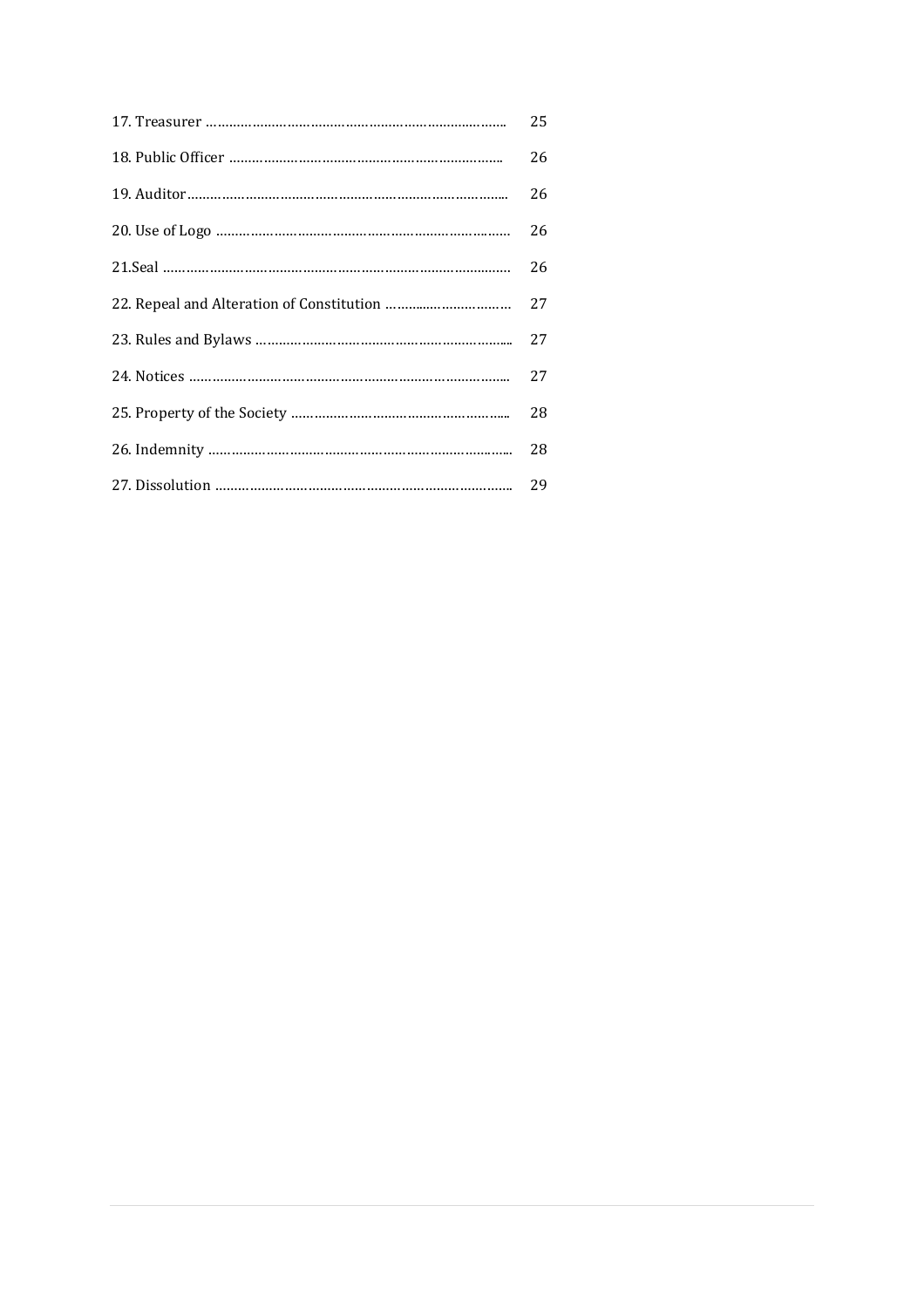## 1. **NAME**

The name of the Incorporated Association shall be "SOCIETY OF AUCTIONEERS AND APPRAISERS (S.A.) INCORPORATED" (in this Constitution called "the Society").

## 2. **INTERPRETATION**

2.1

In the interpretation of the Constitution except where excluded by the context–

"Appraiser" is a person appointed to determine the worth or set a value on property;

"Auctioneer" is a person appointed to offer property for sale by auction for fee or commission;

"Auction" is a manner of selling property by bids, usually to the highest bidder by public competition;

"Board" means the Board of Management of the Society from time to time and "Board Member" shall mean a member of the Board;

"Code of Ethics" means the code of ethics from time to time of the Society;

"Constitution" means this Constitution as amended or added to or adopted from time to time and any reference to a clause by number is a reference to the Clause of that number in the Constitution;

"Member" means a Member of the Society from time to time and "Membership" shall have a corresponding meaning;

"person" means a natural person;

"Personal Relationship" means a relationship as a couple, whether or not the relationship constitutes a legal marriage or de facto relationship.

"Professions" means the professions of Auctioneers and Appraisers respectively;

"President" means the President for the time being of the Society under the Constitution and any person duly acting as the President;

"property" includes any property, whether real or personal, and accordingly includes goods and chattels;

"Registered Office" means the registered office of the Society from time to time;

"Rules" means the Rules made from time to time by the Board;

"Seal" means the Common Seal of the Society from time to time;

"Secretary" means the Secretary for the time being of the Society under the Constitution and any person duly acting as the Secretary;

"Society" means the Society of Auctioneers and Appraisers (S.A.) Incorporated;

"Special Resolution" means a resolution passed at a duly constituted meeting of the association if:–

- (i) at least 21 days written notice specifying the intention to propose the resolution as a special resolution has been given to all members of the association; and
- (ii) it is passed at a meeting referred to in this paragraph by a majority of not less than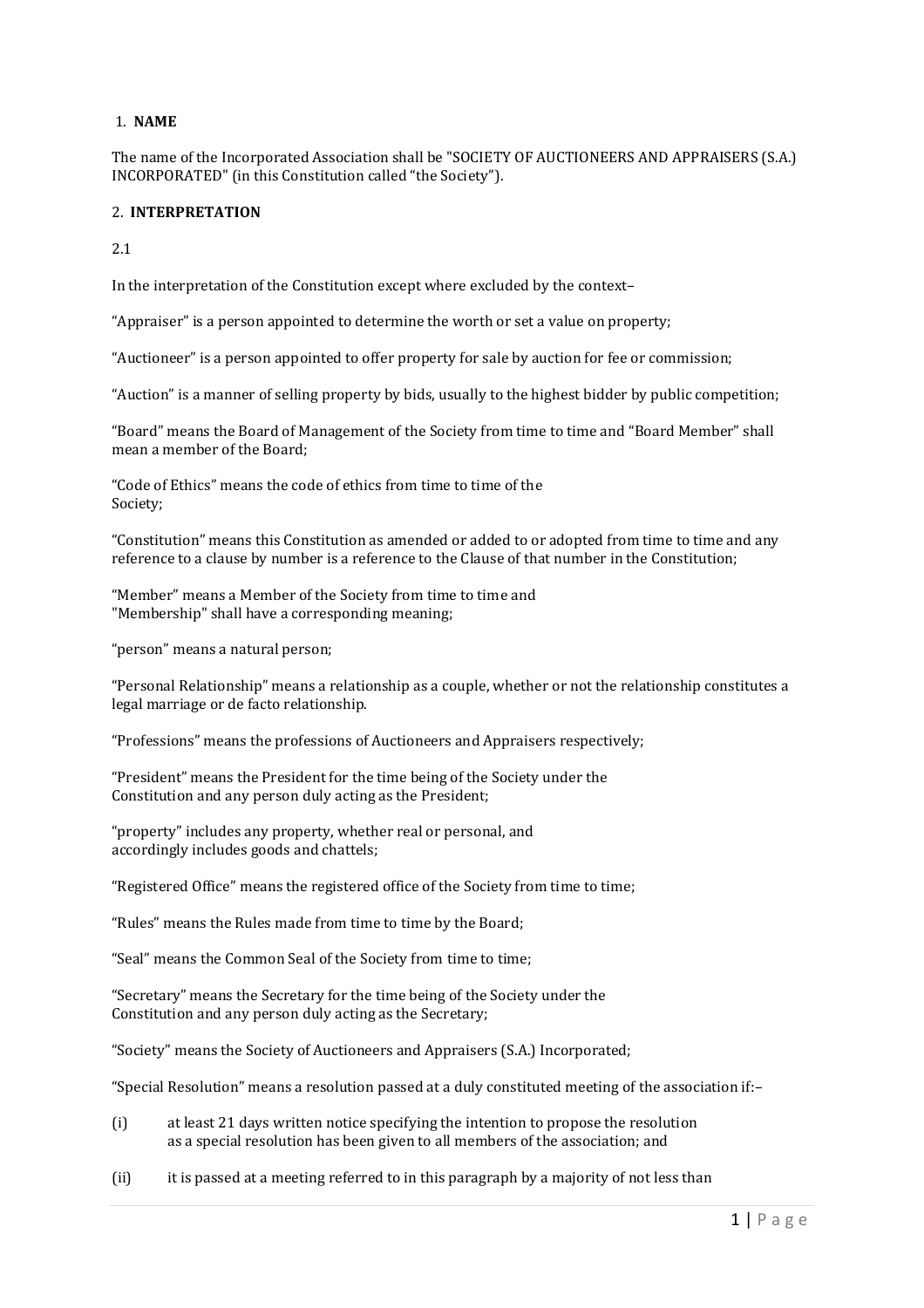three-quarters of such members of the association as, being entitled to do so, vote in person or, where proxies are allowed, by proxy, at that meeting;

"the Act" means the *Associations Incorporation Act 1985* (SA);

"Treasurer" means the Treasurer for the time being of the Society under the Constitution;

"Year" means the period from the 1st day of July to the ensuing 30th day of June.

# 2.2

A reference to legislation or to a provision of legislation includes a modification or re-enactment of it, a legislative provision substituted for it and a regulation or statutory instrument issued under it.

## 2.3

Words importing the singular number shall include the plural and vice versa and the masculine gender shall include the feminine gender and vice versa.

## 2.4

The headings shall not affect the construction of the Constitution.

## **3. OBJECTS**

The objects for which the Society is established are

## 3.1

To support and protect the status and interests of the professions of Auctioneers and Appraisers in the State of South Australia.

## 3.2

To improve the technical and general knowledge of persons engaged in the Professions with a view to disseminating professional knowledge.

## 3.3

To represent generally the views and interests of the Professions and to preserve and maintain their standing and reputation by imposing rules of conduct as a condition of Membership and to promote just and honorable practice in the conduct of business and to suppress malpractice.

## 3.4

To consider and deal with all matters affecting the professional interests of Members.

## 3.5

To decide all questions of professional usage and courtesy.

## 3.6

To provide for hearing, determination and, where possible, the amicable settlement or adjustment of complaints and disputes to the extent permissible at law by arbitration or other lawful means and to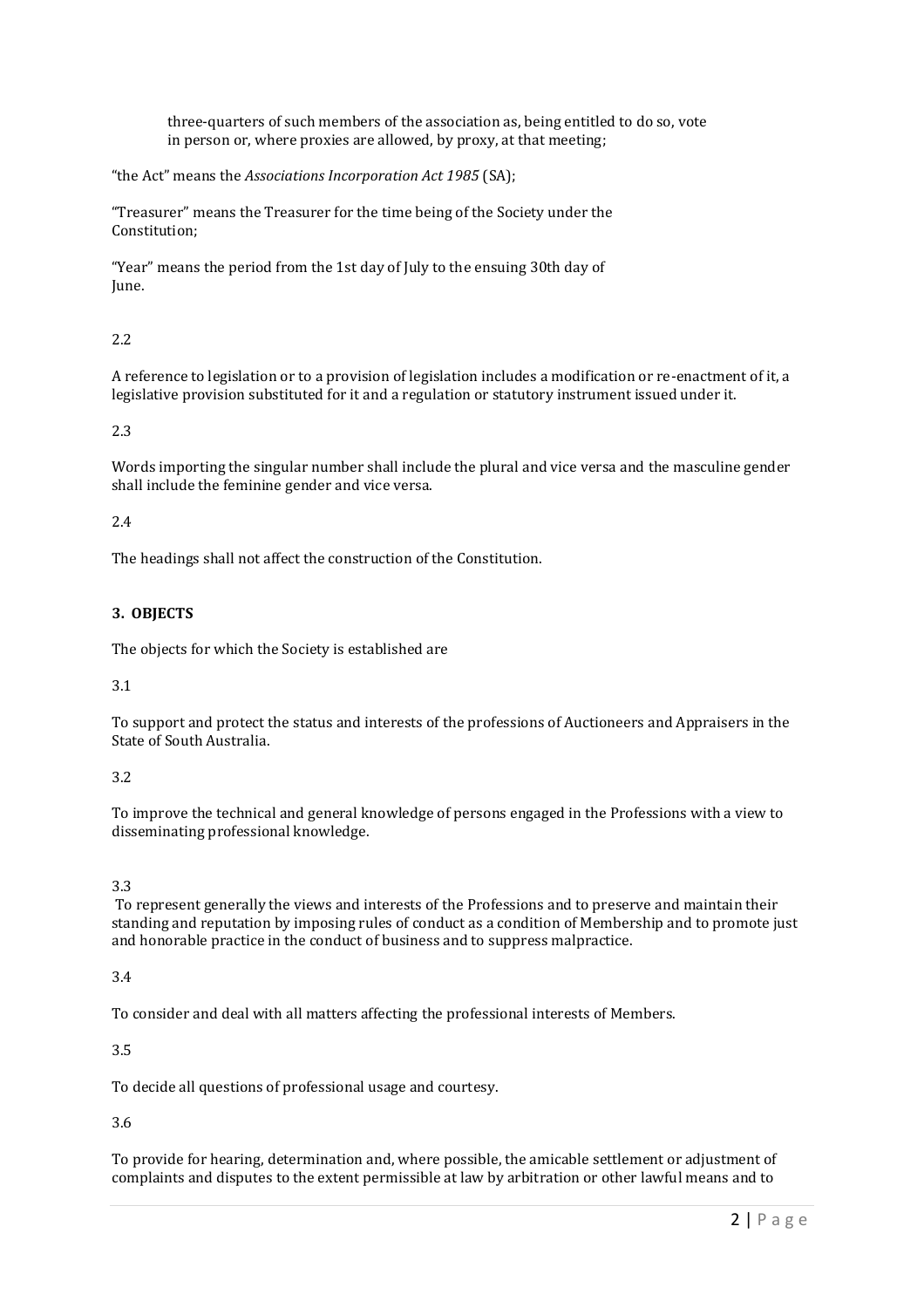nominate and appoint arbitrators and umpires upon such terms and in such cases as may seem appropriate.

3.7

To promote the consideration and discussion of all questions affecting the Professions.

3.8

To originate promote and support alterations to the laws of the Commonwealth or State directly or indirectly affecting the Professions and/or any of the Members and to oppose alterations thereto which may seem calculated directly or indirectly to prejudice the interests of the Professions and/or Society and/or Members and

for such purposes to petition the Federal and State Legislatures and Ministers of the Crown and take such other steps and proceedings as may be deemed appropriate.

## 3.9

To produce publish and distribute by any form of media or means of dissemination of knowledge and opinion, any publications that the Society deems necessary for or conducive to the carrying out of the objects, or promotion, of the Society.

## 3.10

To arrange conduct or participate in training courses seminars symposia lectures conferences and other activities as may seem appropriate.

## 3.11

To promote and provide facilities for social intercourse between the Members their families and their friends and if thought fit to afford to them all or any of the usual privileges advantages conveniences and accommodation of a club.

## 3.12

To promulgate a Code of Ethics to which all Members shall be bound.

## 3.13

To co-operate where the Society sees fit with any organisation established whether in Australia or elsewhere for substantially like purposes as those herein set out.

## 3.14

To acquire any rights and privileges which the Society may regard as necessary or convenient for the purposes of the Society or for promoting the interests of the Professions or any of them.

# 3.15

To purchase sell, lease, let, take on lease hire, traffic and/or deal in any property or whatsoever nature and/or any interest therein whether freehold leasehold or other for any of the purposes of the Society.

# 3.16

To borrow or raise or secure the payment of money in such manner as the Society shall think fit and in particular by the issue of bonds mortgages bills of sale or other securities charged upon all or any of the Society's property (both present and future) and to purchase redeem or pay off any such securities.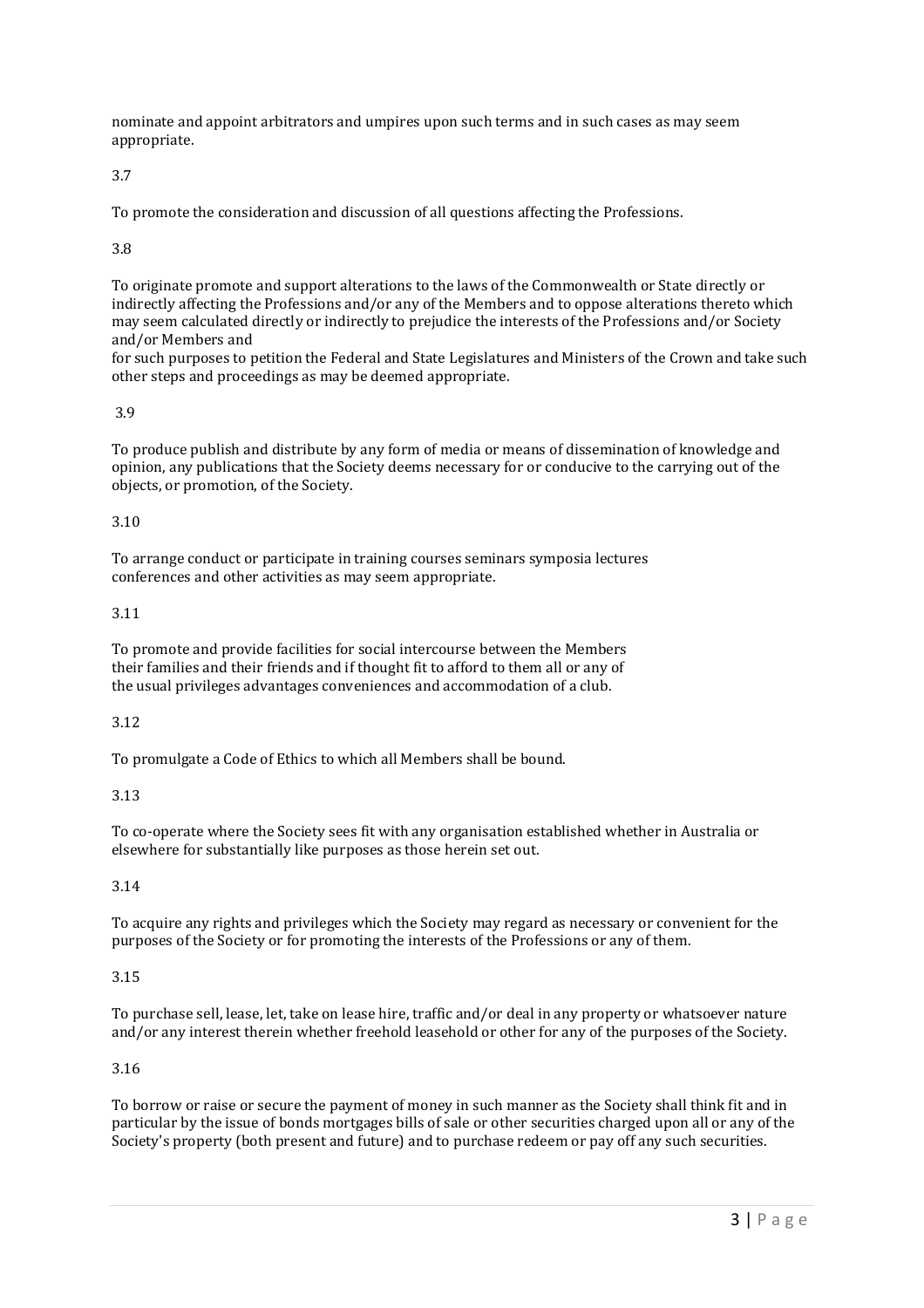To make and enter into contracts agreements and engagements for any of the purposes of the Society.

3.18

To invest any of the Society's funds in any manner as may from time to time seem appropriate

## 3.19

To appoint employ remove or suspend such persons as may be necessary or appropriate for the purposes of the Society.

## 3.20

To place any moneys of the Society with any banking or other company or institution to open accounts current with any bank and to pay moneys into and withdraw moneys from any such accounts and to overdraw any such account or accounts.

# 3.21

To make rules for the regulation and good government of the Society and promotion of the observance of standards of professional conduct courtesy and ethics consistent with the equitable and honourable practice of the Professions.

## 3.22

To enter into any arrangements with authorities, whether government local or otherwise that may seem conducive to the attainment of the Society's objects or any of them and to obtain from any such authority any rights privileges and concessions which the Society may deem desirable to obtain and to carry out exercise and comply with any such arrangements rights privileges and concessions.

## 3.23

To take any gift of property whether subject to any special trust or not for any one or more of the objects of the Society.

# 3.24

To confer on any person Life Membership of the Society on such terms and with such rights and privileges as may from time to time be determined by the Society in General Meeting.

## 3.25

To provide rooms and other facilities for the holding of meetings, seminars or functions as the Society may from time to time determine.

# 3.26

To apply for obtain and hold any license, permit or authority for the sale or supply of liquor in a club room or at any function under the provisions of the Liquor Licensing Act 1997 and to do execute and perform all acts and things permitted under any such license permit or authority.

# 3.27

To ensure that the assets and income of the Society shall be applied solely in furtherance of its objects and no portion shall be distributed directly or indirectly to the Members except as bona fide compensation for services rendered or expenses incurred on behalf of the Society.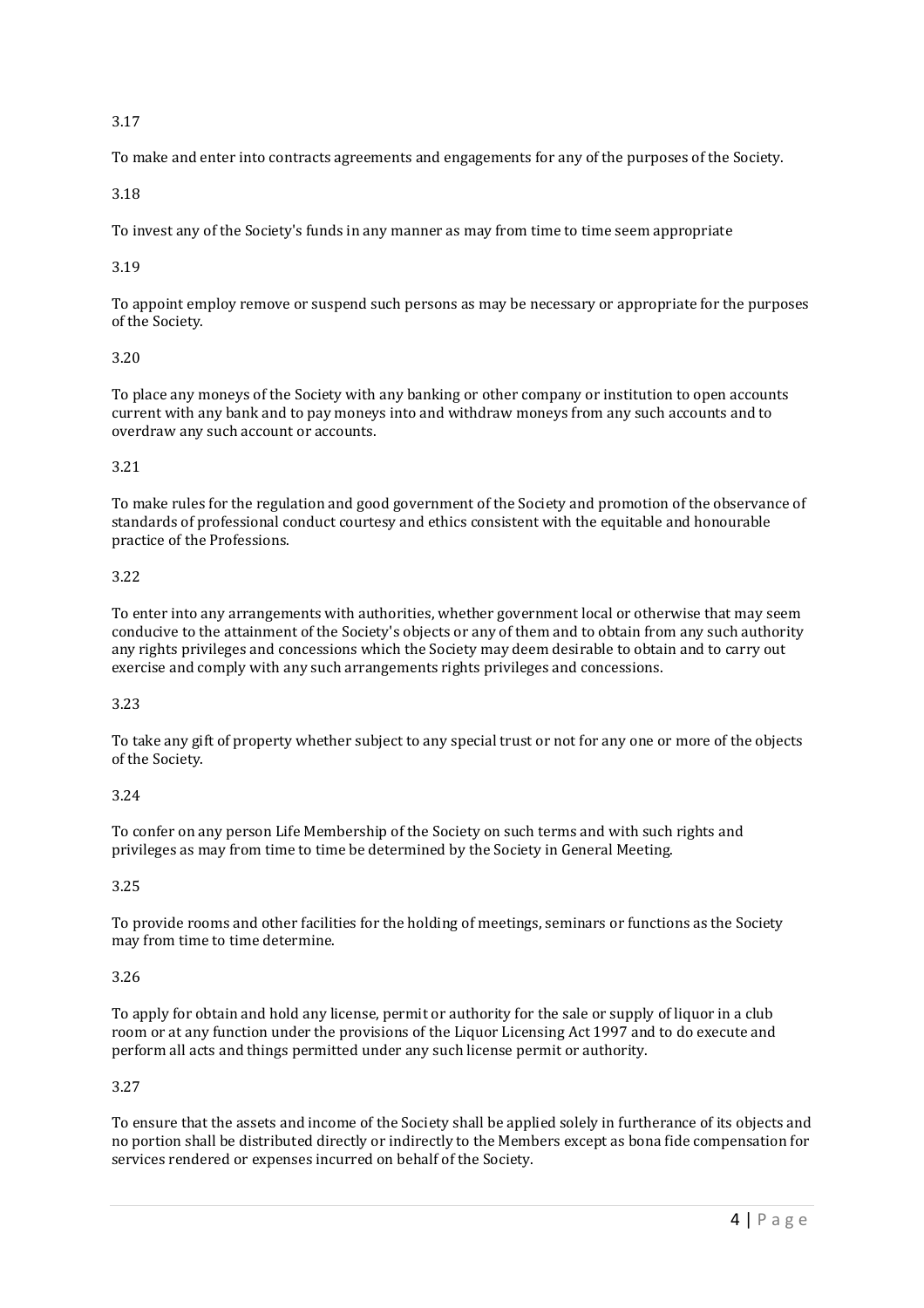To do all things and carry on any activity which in the opinion of the Society are or is incidental or conducive to the carrying out of the objects and the exercise of the powers of the Society.

The objects specified in this Clause shall in no manner be in any way limited or restricted by reference to or inference from the terms of any other Clause or by the juxtaposition of two or more objects and in the event of any ambiguity this Clause shall be construed in such a way as to widen and not to restrict the powers of the Society.

## **4. MEMBERSHIP**

4.1

General

4.1.1 A person shall not be eligible for Membership of the Society unless the Board is satisfied that he or she is–

- (a) of good character and business reputation;
- (b) competent in the practice of either of the Professions;

and

(c) meets such other requirements as are specified in the Constitution and may be determined by the Board from time to time.

#### 4.1.2

Subject to clause 4.1.3, each Member of the Society shall be classified as Affiliate, Associate, Practising, Master, Fellow or Life Member and shall only be entitled to exercise such rights powers and privileges as attached to the class of Membership to which such Member belongs in accordance with the Constitution and the Rules.

## 4.1.3

The Board shall have power to limit the number in each class of Membership or declare further classes of Membership.

## 4.2

Application, Criteria and Entitlements for Membership classes

## 4.2.1

Associate Membership is for persons who are either students or do not have two years' practical experience as an Auctioneer or Appraiser and who intend making a career in either or both of the Professions. An Associate Member shall not use the logo of the Society or use any initials, letters or other reference to Membership of the Society in any advertising or promotional material of any kind without Board approval.

An applicant for Associate Membership must–

(a) be recommended for such Membership by two (2) persons who are Practicing, Master, Fellow or Life Members;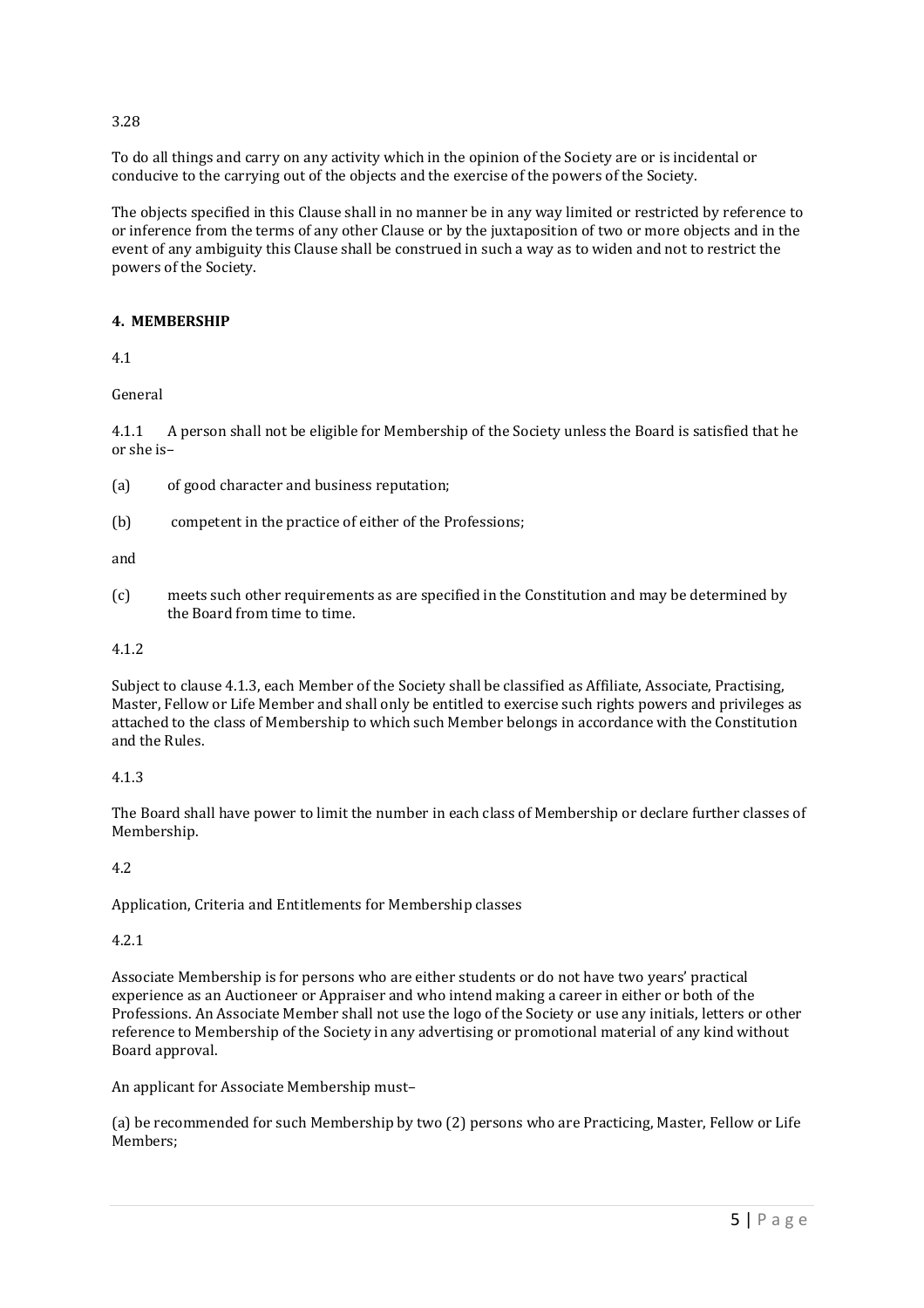(b) make an application on the prescribed form and provide all information and declarations required by that form;

and

(c) pay the annual subscription fee for Associate Membership as determined by the Board from time to time.

4.2.2

Practising Membership is for Practising Auctioneers and Appraisers who have at least two years' practical experience and presently work as an Auctioneer or Appraiser as their principal activity and whose remuneration is directly or indirectly by way of professional fee or agency commission. Practising Members are entitled to use the logo of the Society and the initials M.S.A.A.

An applicant for Practising Membership must–

- (a) be recommended for such Membership by two persons who are Practising, Master, Fellow or Life Members;
- (b) make an application on the prescribed form and provide all information and declarations required by that form;
- (c) satisfy the Board that he or she maintains a high standard as an Auctioneer or as an Appraiser (In assessing the standard of an applicant, the Board or its nominee may request to view two auctions or appraisals.);
- (d) hold a current policy of professional indemnity insurance;
- (e) primarily carry on the business of an Auctioneer or Appraiser or as an employee primarily be engaged in performing the functions and duties of an Auctioneer or Appraiser on behalf of his or her employer;

and

(f) pay the annual subscription fee for Practising Membership as determined by the Board from time to time.

## 4.2.3

Master Membership is for Practising Members who have displayed outstanding performance as an Auctioneer or Appraiser as their principal activity and whose remuneration is directly or indirectly by way of professional fee or agency commission. A Master Member is entitled to use the logo of the Society and use the initials M.S.A.A. (Master).

An applicant for Master Membership must–

- (a) be recommended for such Membership by two persons who are Master, Fellow or Life Members and who provide a reference for the applicant in the prescribed form;
- (b) make an application on the prescribed form and provide all information and declarations required by that form;
- (c) satisfy the Board that he or she maintains a very high standard of practice as an Auctioneer or as an Appraiser;
- (d) have at least five years practical experience and been a Member for
- (e) at least five years; or has satisfied the Board that he or she has the
- (f) appropriate level of expertise;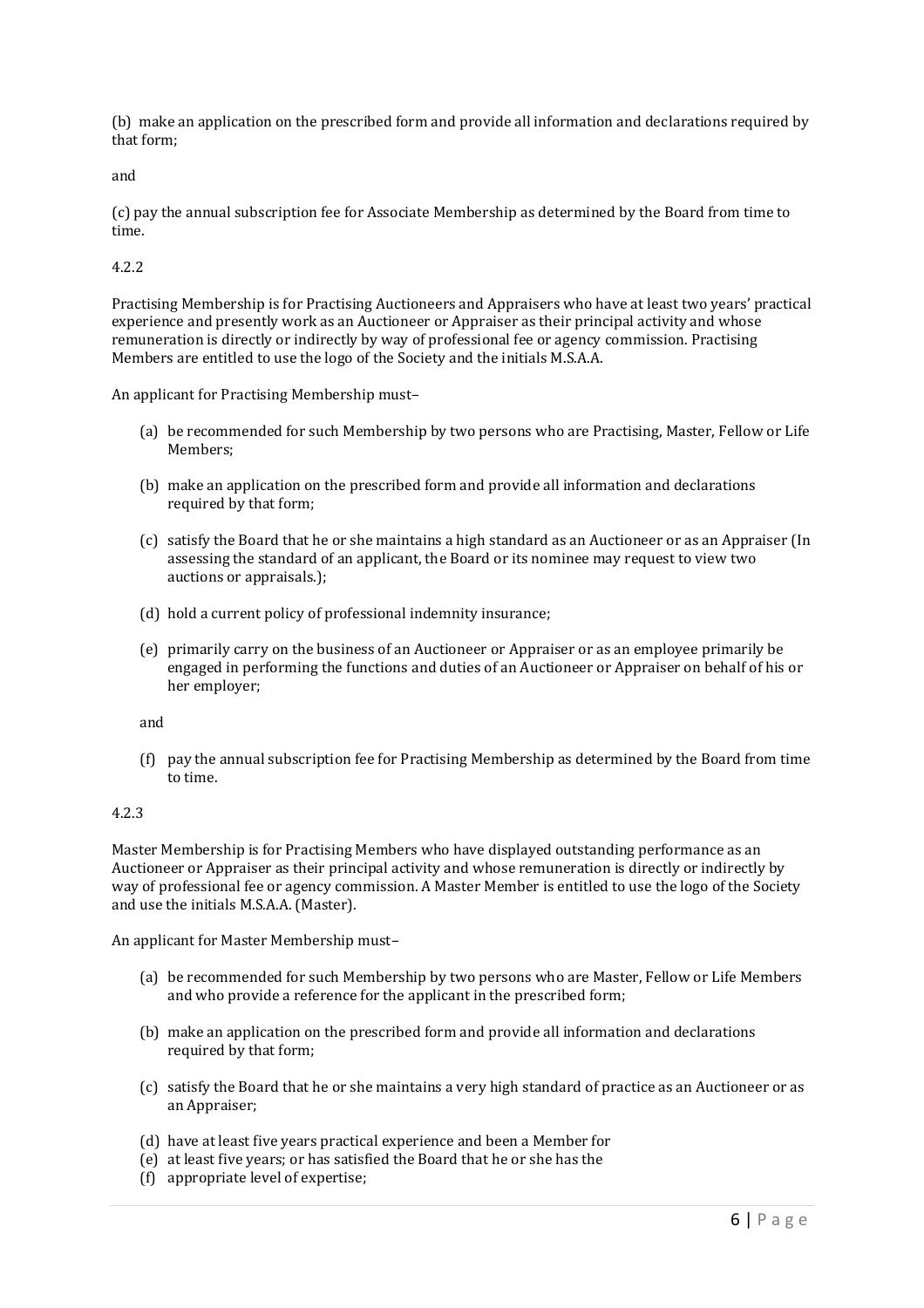(g) primarily carry on the business of an Auctioneer or Appraiser or as an employee primarily be engaged in performing the functions and duties of an Auctioneer or Appraiser on behalf of his or her employer;

and

(h) pay the annual subscription fee for Master Membership as determined by the Board from time to time.

#### 4.2.4

Fellow Membership is for Practising or Master Members who have displayed outstanding performance as an Auctioneer or Appraiser whose remuneration is directly or indirectly by way of professional fee or agency commission and who have given outstanding service to the Society as their principal activity. A Fellow Member is entitled to use the logo of the Society and use the initials M.S.A.A. (Fellow).

An applicant for Fellow Membership must–

- (a) be recommended for such Membership by two Fellow or Life Members who each provide a reference for the applicant in the prescribed form;
- (b) make an application on the prescribed form and provide all information and declarations required by that form;
- (c) satisfy the Board that he or she maintains a very high standard of practice as an Auctioneer or as an Appraiser and is an outstanding member of one of the Professions;
- (d) have made a worthwhile contribution to the advancement of the Society and assisted the Society in the training of members of the Professions;
- (e) have at least seven years practical experience and been a Member for at least seven years;
- (f) primarily carry on the business of an Auctioneer or Appraiser or as an employee primarily be engaged in performing the functions and duties of an Auctioneer or Appraiser on behalf of his or her employer;

and

(g) pay the annual subscription fee for Master Membership as determined by the Board from time to time.

#### 4.2.5

Affiliate Membership is for Members who are no longer active in or have retired from the Professions or for persons from like-minded professions. An Affiliate Member shall not use the logo of the Society or use any initials, letters or other reference to Membership of the Society in any advertising or promotional material of any kind without written approval from the Board.

An applicant for Affiliate Membership must–

(a) have satisfactorily completed a course approved by the Board for such purpose or be recommended for such membership by two (2) persons who are Practicing, Master or Fellow Members;

or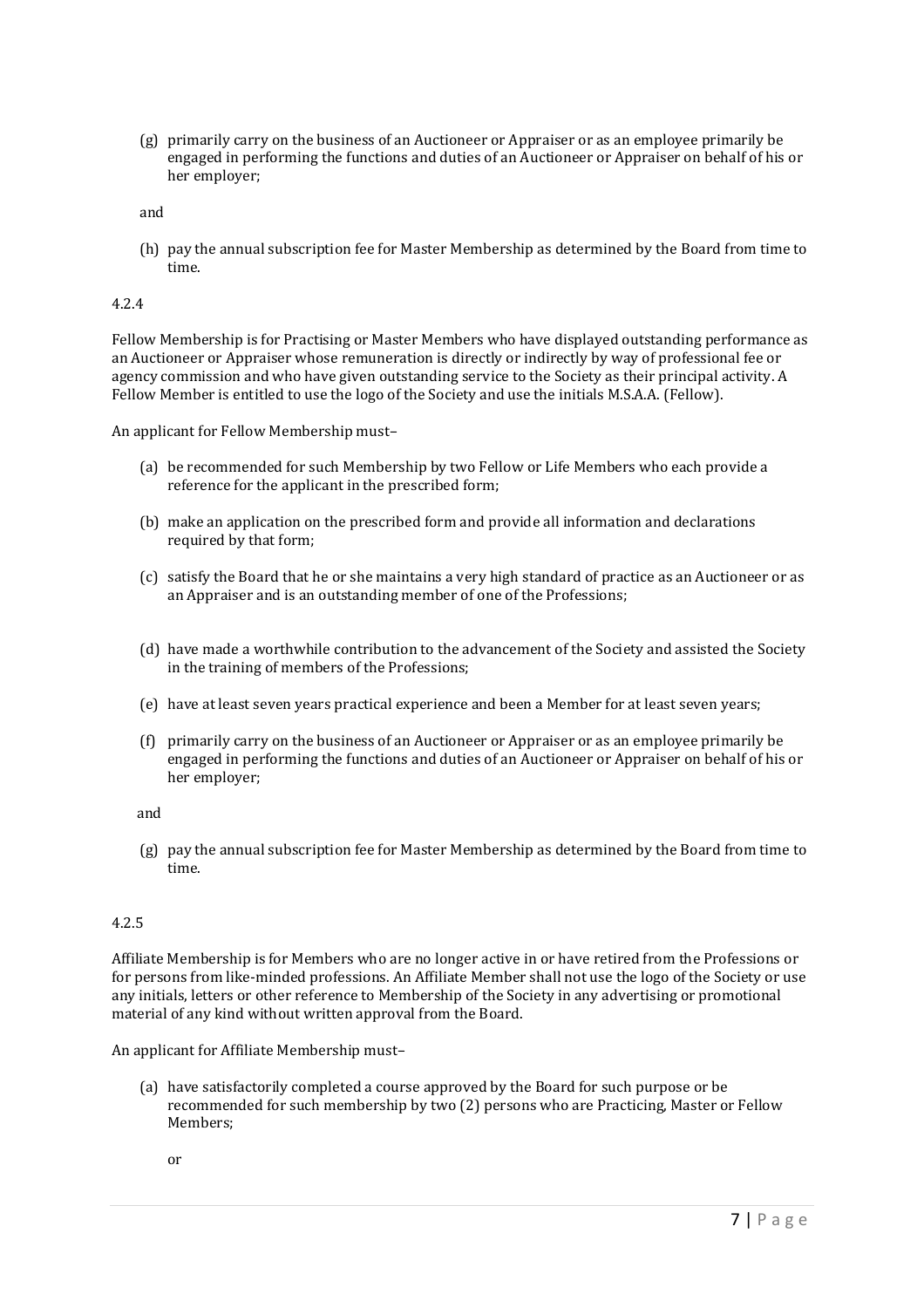(b) hold a current Practicing, Master, or Fellow Membership and satisfy the Board that he or she is retiring or no longer carrying on the business of an Auctioneer or Appraiser or engaged in performing the functions and duties of an Auctioneer or Appraiser;

and

(c) make application on the prescribed form and provide all information and declarations required by that form;

and

(d) pay the annual subscription fee for Affiliate Membership as determined by the Board from time to time.

#### 4.2.6

Life Membership is awarded in recognition of extraordinary and outstanding contribution to the Society and the Professions and is conferred by the Society in General Meeting. A Life Member is entitled to use the initials M.S.A.A. (Life).

4.3

Election To Membership

4.3.1

A person who wishes to become a Member of the Society (other than a Life Member) must–

(a) satisfy the criteria specified in Clause 4.2 and such other criteria as the Board may determine from time to time;

and

(b) be recommended for Membership by at least two Members who are personally acquainted with such person and who are from such class or classes of Membership as the Board may determine from time to time.

## 4.3.2

Every such recommendation for Membership must be in writing and in the form prescribed by the Board from time to time.

#### 4.3.3

The Board shall approve or reject any application for Membership. The approval shall be unanimous. The Secretary of the Society must, as soon as practicable after the Board decides to accept or reject an application for Membership, give the applicant a written notice of the decision. The Board shall not be required or compelled to provide any reason for such acceptance or rejection.

#### 4.3.4

If the Board rejects an application for Membership, it shall refund any fees forwarded with the application, and the application shall be deemed rejected by the Society.

If the Board accepts an application for Membership, upon payment of the first annual subscription, the applicant shall be a member of the Society.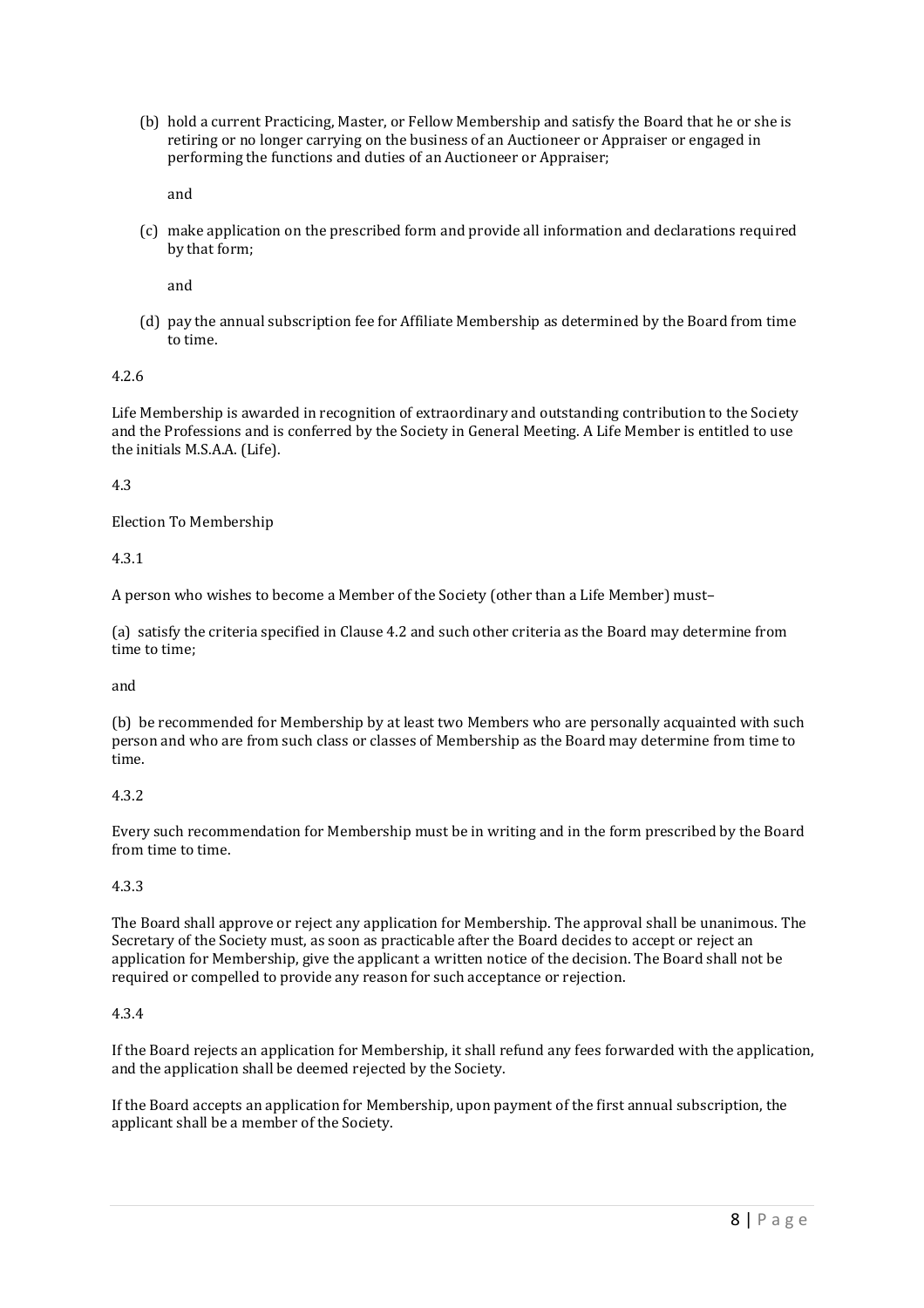## 4.3.5

An Affiliate Member who intends to become active in the Professions shall, subject to satisfying any requirements which the Board may determine in its absolute discretion, be elected to the class of Membership determined by the Board.

#### 4.3.6

A Member who ceases to satisfy the criteria for admission to the class of Membership held by such Member may, subject to satisfying any requirements which the Board may determine in its absolute discretion, on application to the Board, or by direction of the Board, be elected to any other class of Membership for which such Member's current circumstances makes them eligible.

## 4.3.7

A Member whose class of Membership is changed must return any Membership or other certificate issued to such Member in relation to the former class and otherwise abide by the criteria and obligations for the new class of such Member

#### 4.3.8

In order to be eligible for Life Membership, a person must have been recommended in writing by–

(a) not less than ten (10) Practising, Master and/or Fellow Members;

or

(b) by a unanimous resolution of the Board. For the purposes of this paragraph 4.3.8, a unanimous resolution shall mean a resolution passed at a duly convened meeting of the Board by not less than three fourths of the total number of Board Members without any dissenting votes being cast.

Life Membership may only be conferred by a Special Resolution of the Society in General Meeting.

## 4.4

#### Cessation of Membership

- 4.4.1 The Board may terminate a Member's Membership of the Society, regardless of that Member's class of Membership, in any of the following instances–
- (i) if the subscription fees payable by such Member shall be unpaid for a period of three months from the date upon which they fall due for payment or within such further period or periods as the Board may allow from time to time;
- (ii) if such Member refuses or neglects to comply with the Constitution or ceases to satisfy a requirement for admission to the class of Membership held by such Member;
- (iii) if such Member refuses or neglects to comply with the Constitution, Rules & Regulations or Code of Conduct;
- (iv) if such Member ceases to satisfy the requirements for admission to any class of Membership;
- (v) if such Member is considered by the Board to have committed or participated in any unprofessional or unethical conduct in the practice of either of the Professions or otherwise.
- (vi) if such Member is convicted of an indictable offence.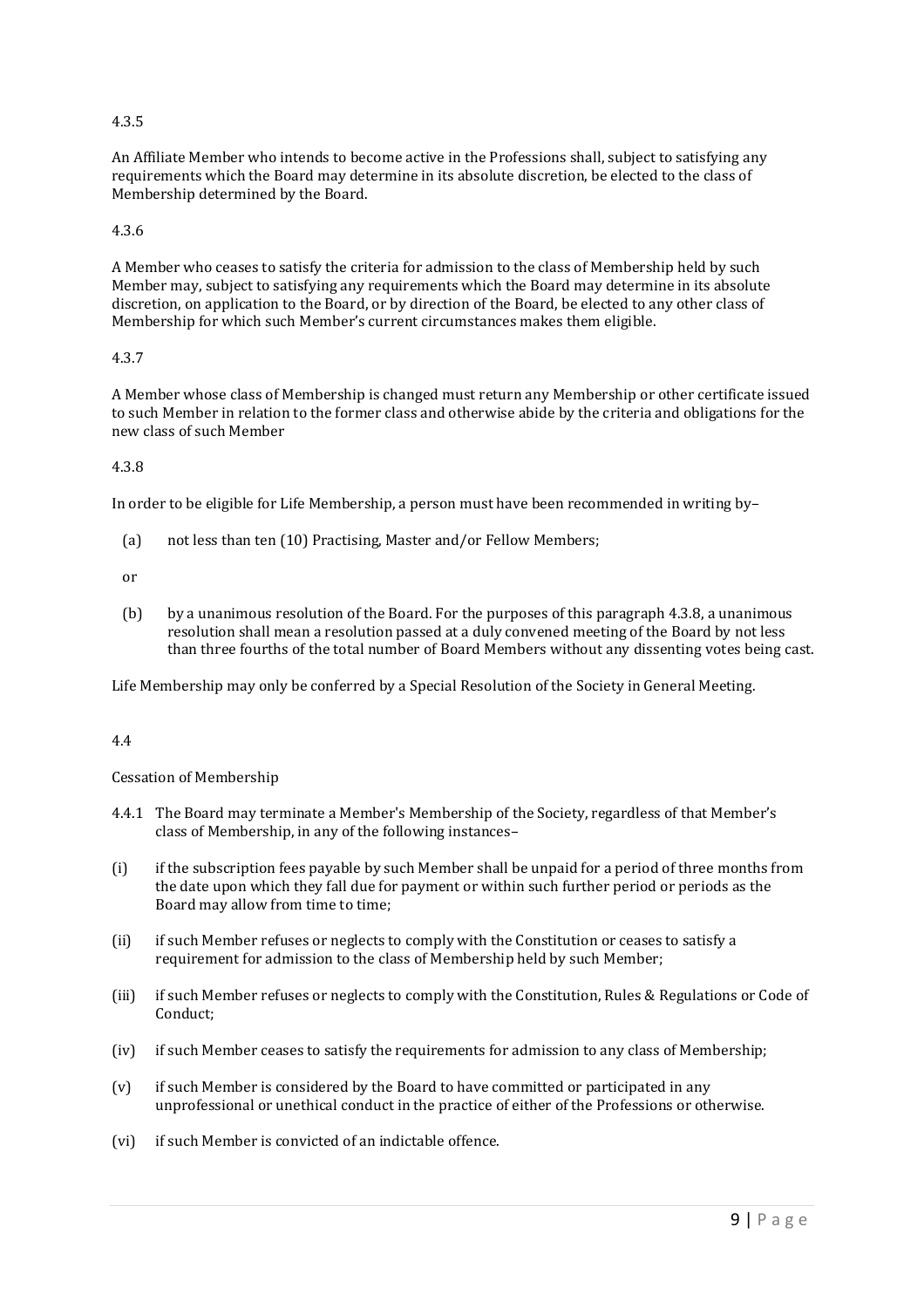# 4.4.2

No person whose Membership of the Society is terminated or who resigns from the Society shall thereafter represent or otherwise hold himself or herself out in any way as a Member of the Society or as having any affiliation whatsoever with the Society. Without limiting the generality of the foregoing, a Member who

resigns from the Society or whose Membership of the Society is terminated must as soon as possible thereafter (and in any event, within seven (7) days)–

- (i) return any Membership Certificate and Practising Certificate;
- (ii) observe all copyright vested in the Society; and
- (iii) remove the logo of the Society and any references to Membership of the Society from all buildings, signs, stationery or any other displays, publications or electronic media.

#### 4.5

#### Resignation

4.5.1 Any Member may at any time submit his or her resignation from Membership of the Society by written notice to the Secretary and on payment of all moneys owing to the Society and upon such resignation being accepted by the Board he or she shall thereupon cease to be a Member of the Society.

#### 4.6

Register of Members

- 4.6.1 A register of members must be kept and contain:
- i. The name and address of each member
- ii. The date on which each member was admitted to the association, and
- iii. If applicable, the date of and reason(s) for termination of membership.

## **5. RIGHTS AND OBLIGATIONS OF MEMBERS**

## 5.1

Right to vote and be elected to the Board

5.1.1

Only Practising, Master, Fellow and Life Members shall be entitled to–

(a) attend and vote at any General Meeting of the Society including the Annual General Meeting and at any Extraordinary General Meeting;

(b) be elected to the Board;

and

(c) vote in elections for the Board.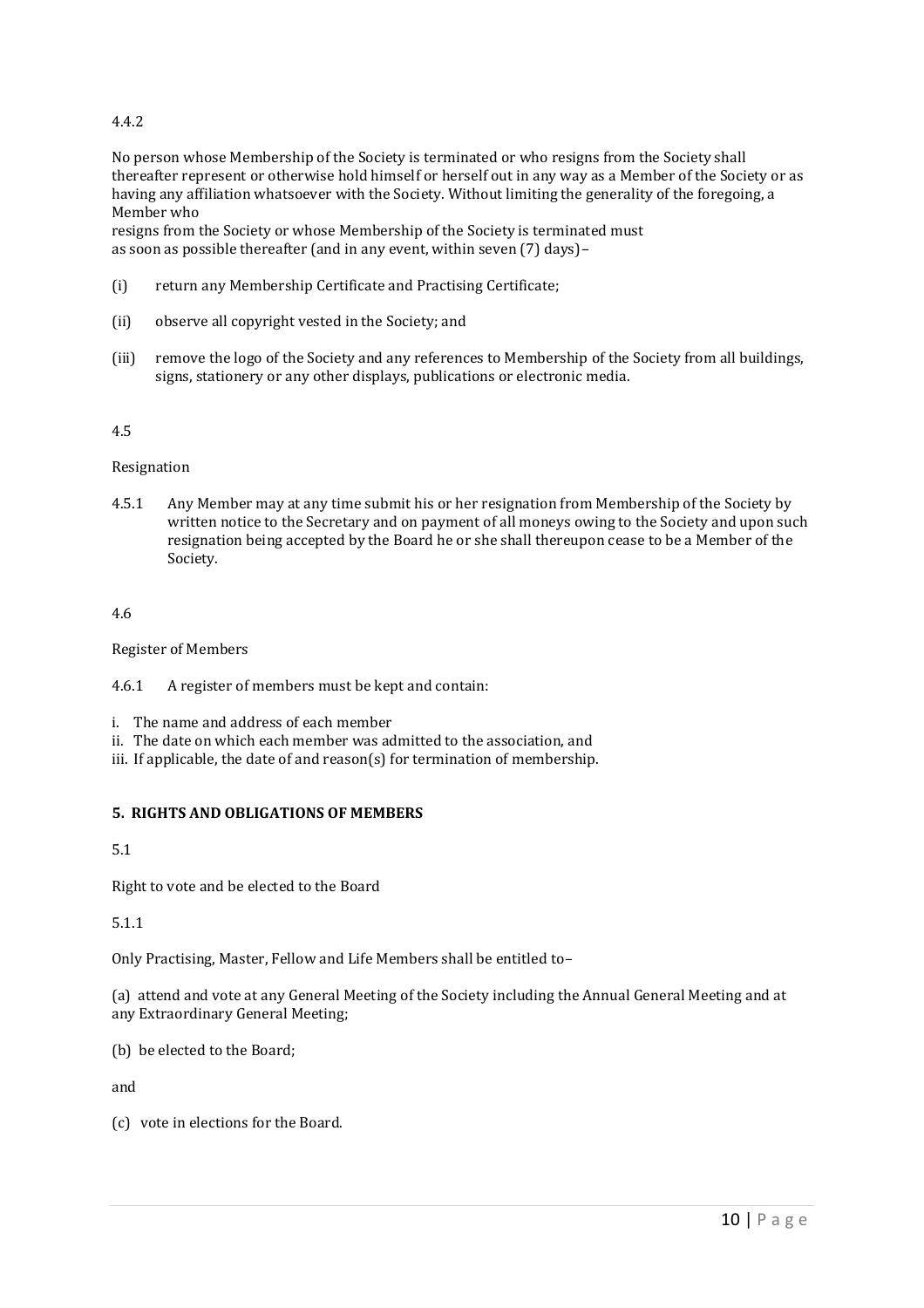# 5.1.2

At any Annual or Extraordinary General Meeting of the Society every Practising, Master, Fellow and Life Member shall be entitled to cast one vote.

5.1.3

Affiliate and Associate Members may attend any General Meeting of the Society including the Annual General Meeting and any Extraordinary General Meeting but will not be entitled to vote.

5.2

Members to abide by the Constitution

## 5.2.1

As a condition of Membership, a Member agrees to abide by the provisions of the Constitution and the Rules, By-laws and other regulations (if any) made thereunder and the Code of Ethics.

## 5.3

Professional Indemnity Insurance

#### 5.3.1

Subject to paragraph 5.3.2, a Member must effect and maintain an adequate policy of professional indemnity insurance in relation to his or her activities as an Auctioneer and Appraiser unless his or her employer

(if any) effects and maintains an adequate policy in relation to the Member's activities and the Member obtains a copy of such policy at the time of application for Membership and upon each renewal of that policy.

## 5.3.2

The Board may exempt any Member or any classifications of Membership from the requirement of paragraph 5.3.1. An exemption granted under this paragraph may be made subject to such conditions as the Board may determine in its absolute discretion.

## **6. FEES**

6.1

The Board may impose joining membership subscription and other fees and in its absolute discretion shall determine from time to time the amount of such fees and the manner of payment as it deems proper and appropriate.

## 6.2

The Board may as it deems proper and appropriate fix different rates of fees and/or vary the manner of payment of fees between Members or between classes of Members.

## 6.3

Unless otherwise determined by the Board, subscription fees shall be annual and shall relate to the period from the 1st day of January to the 31st day of December inclusive in the calendar year in which such subscriptions are levied (hereinafter called "the subscription period").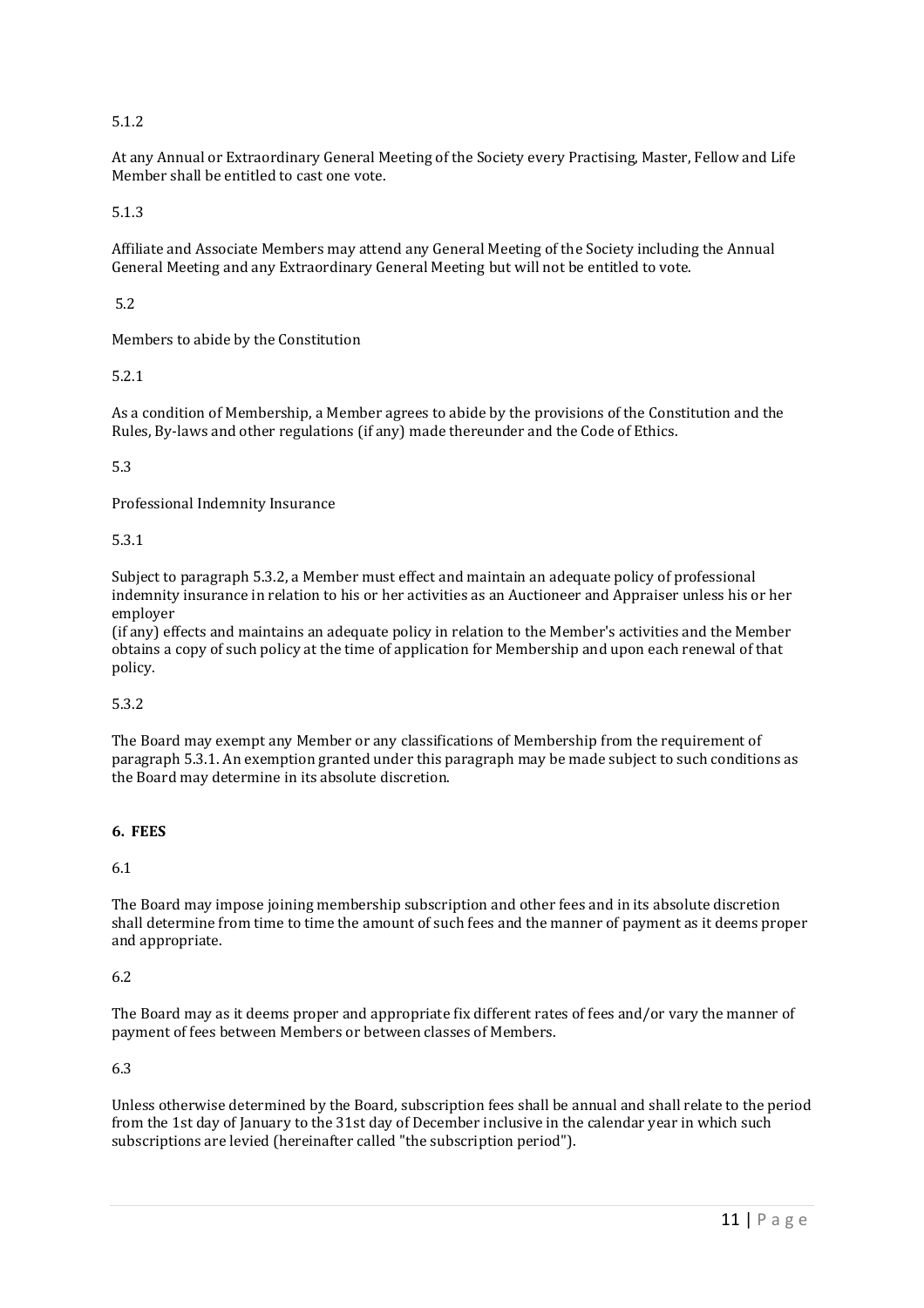Life Members shall not be liable to pay any subscription fee to the Society.

#### 6.5

Subscription fees shall fall due for payment upon the expiration of thirty days from receipt by the Member of written notice of the subscription fees determined by the Board. Any subscription fee unpaid within two calendar months of receipt by the Member of the written notice will attract such late payment penalty as the

Board shall decide.

#### 6.6

Persons elected as Members during the subscription period shall be liable to pay a proportion of the applicable annual subscription fee such proportion to be determined by reference to the fraction obtained by dividing the number of whole unexpired months to the end of the subscription period by 12.

## **7. GENERAL MEETINGS**

## 7.1

The Annual General Meeting of the Society shall be held at a time and place determined by the Board for the time being provided always that such meeting take place between the 1st day of September and the 31st day of December in each year. All General Meetings other than the Annual General Meeting shall be called "Extraordinary General Meetings."

#### 7.2

The Board on its own motion may convene an Extraordinary General Meeting at any time.

## 7.3

Upon receipt of a petition signed by not less than thirty (30) Members of the Society eligible to vote requesting an Extraordinary General Meeting (which petition shall set out in clear and explicit detail the reasons such Members consider that an Extraordinary General Meeting should be convened and particulars of the nature and order of the business to be transacted at the meeting) the Board shall convene an Extraordinary General Meeting of the Society at a time and place to be fixed by the Board being a date not later than two calendar months after receipt by the Board of such petition. The business of such Extraordinary General Meeting shall have priority over all matters and no other business shall be discussed except under Special Notice issued by the Secretary and approved by the Board.

## **8. PROCEEDINGS AT GENERAL MEETING**

# 8.1

No business shall be transacted at any General Meeting of the Society unless a quorum of Members is present. For the purposes of this clause a quorum for a General Meeting shall be twenty five (25) Members entitled to vote in person or by proxy.

## 8.2

If within half an hour from the time appointed for the Meeting a quorum is not present and the Meeting has been convened upon a requisition of Members, the Meeting shall be dissolved. In any other case the Meeting shall stand adjourned to the same day in the next week at the same time and place or to such later day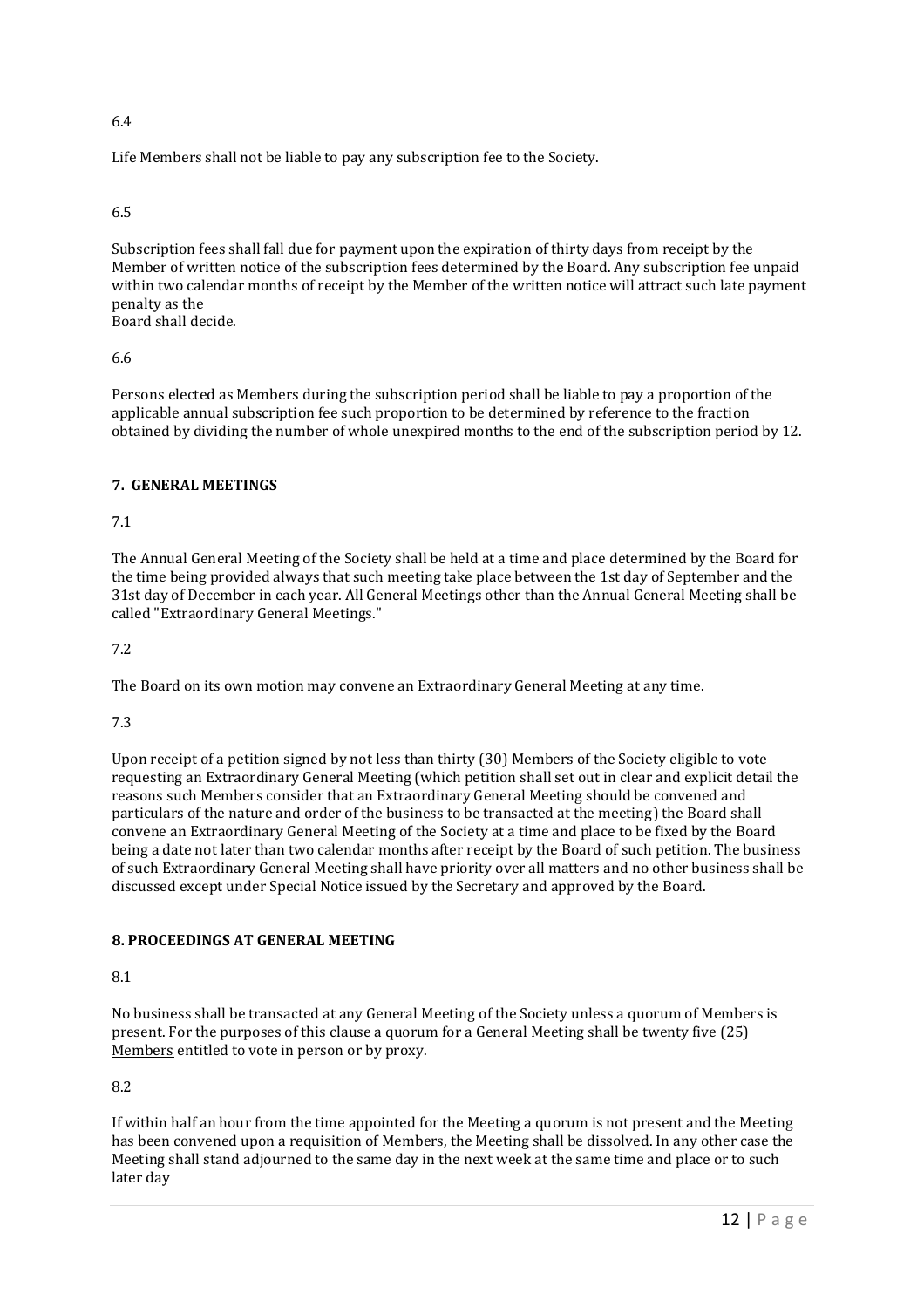and at such other time and place as the Board may determine and if at the adjourned Meeting a quorum is not present within half an hour from the time appointed for the Meeting, the Members thereof present in person or by proxy being not less than fifteen (15) in number shall be a quorum.

8.3

The President of the Society shall preside as Chairman at every General Meeting provided that if the President shall not be present within fifteen (15) minutes after the time appointed for the holding of the Meeting or is unwilling to act, the chairman of the Meeting shall be appointed by the voting Members present.

8.4

The Chairman may with the consent of any Meeting at which a quorum is present (and shall if so directed by the Meeting) adjourn the Meeting from time to time and from place to place but no business shall be transacted at any adjourned Meeting other than the business left unfinished at the Meeting from which the adjournment took place. No notice of an adjourned Meeting shall be required unless the Meeting is adjourned for thirty days or more in which case notice of the adjourned Meeting shall be given as in the case of an original

Meeting and such notice shall specify the business to be transacted at that adjourned Meeting.

8.5

At any General Meeting a resolution put to the vote of the Meeting shall be decided on a show of hands unless a poll is (before or on the declaration of the result of the show of hands) demanded–

8.5.1

By the Chairman;

or

8.5.2

By at least five voting Members present in person or by proxy.

8.6

Unless a poll is demanded in accordance with this clause, a declaration by the Chairman that a resolution has on a show of hands been carried or carried unanimously or by a particular majority or lost and an entry to that effect in the book containing the minutes of the proceedings of the Society shall be conclusive evidence of the fact without proof of the number of proportion of the votes recorded in favor of or against the resolution. The demand for a poll may be withdrawn.

8.7

If a poll is duly demanded it shall be taken in such manner and either at once or after an interval of adjournment or otherwise as the Chairman directs and the result of the poll shall be the resolution of the Meeting at which the poll was demanded but a poll demanded on the election of a Chairman or on a question of adjournment shall be taken forthwith.

8.8

In the case of an equality of votes whether on a show of hands or on a poll the Chairman of the Meeting at which the show of hands takes place or at which the poll is demanded shall be entitled to a second or casting vote.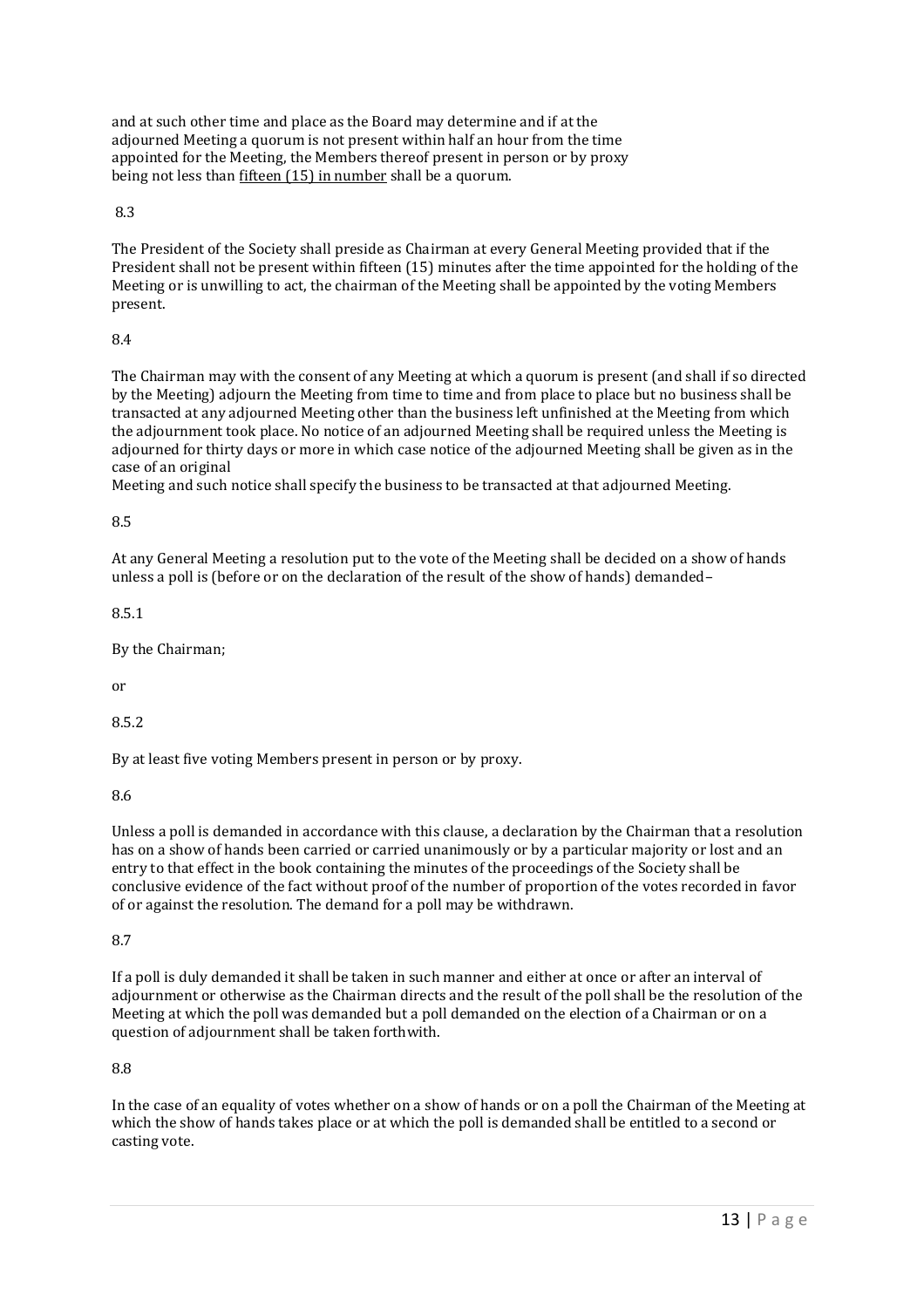Subject to any rights or restrictions for the time being attached to any class or classes of Membership, each Member entitled to vote may vote in person or by proxy or by attorney and on a show of hands every person present who is a Member entitled to vote or a representative of such Member shall have one vote

and on a poll every such Member present in person or by proxy or by attorney or other duly authorised representative shall have one vote.

## 8.10

No Member shall be entitled to vote at any General Meeting or in any ballot or poll of Members unless all moneys due and payable by such Members to the Society have been paid in full.

#### 8.11

No objection shall be raised to the qualification of any voter except at the Meeting or adjourned Meeting at which the vote objected to is given or tendered and every vote not disallowed at such Meeting shall be valid for all purposes. Any such objection made in due time shall be referred to the Chairman of the Meeting whose decision shall be final and conclusive.

## 8.12

The instrument appointing a proxy shall be in writing (in common or usual form) under the hand of the grantor or of his or her attorney duly authorised in writing. The instrument appointing a proxy shall be deemed to confer authority to demand or join in demanding a poll. No person other than a voting Member shall be appointed a proxy. A person acting as an attorney or proxy of a Member shall produce the instrument or instruments which constitute their appointment to the Secretary prior to the commencement of any Meeting at which a vote is to be cast on behalf of a Member.

## 8.13

At the Annual General Meeting in each year the Members of the Society shall–

- 8.13.1 Receive the Annual Report of the Board in respect of the preceding year;
- 8.13.2 Receive the Treasurer's Financial Statement and the Auditor's Report for the financial year to the 30th day of June immediately prior to the Meeting;
- 8.13.3 Consider and determine any notices of motion;
- 8.13.4 Receive the Report of the Returning Officers for the election of three (3) Board Members for the ensuing year;

and

8.13.5 Consider and determine any other business that may properly be brought forward.

#### 8.14

No notice of motion shall be considered at any Annual General Meeting unless the same shall have been notified in writing to the Secretary of the Society not less than fourteen (14) days (or such greater period as shall be required by the Constitution) prior to such Annual General Meeting.

#### 8.15

The Society may in General Meeting by Special Resolution declare that any Board Member be no longer a Board Member and may by resolution passed by a majority of votes appoint another Member in his or her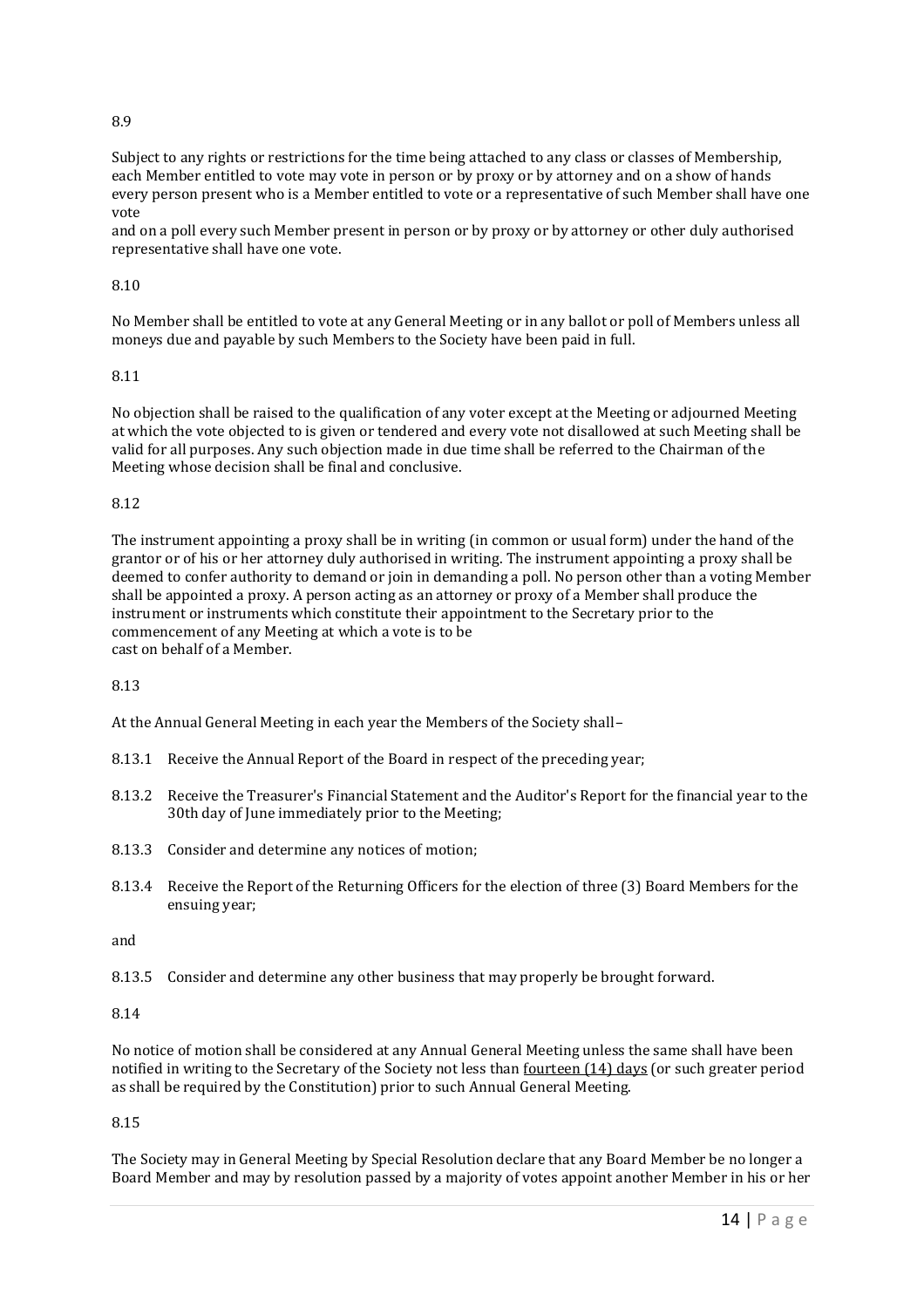place and a Member so appointed shall hold office during such time as the Board Member in whose place he or she is appointed would have held the same if such first mentioned resolution had not been passed.

8.16

Not less than fourteen (14) days prior notice in writing (exclusive of the day on which the notice is served or deemed to be served but inclusive of the day for which the notice is given) of any General Meeting of the Society shall be given and every such notice shall specify–

8.16.1 the place the day and the hour of the Meeting;

8.16.2 in the case of special business the general nature of that business;

and

8.16.3 in the case of business for which a Special Resolution is required, the terms of the proposed resolution.

8.17

All business shall be special that is transacted at an Extraordinary General Meeting and also all business that is transacted at an Annual General Meeting with the exception of consideration of the Secretary's Report and the Treasurer's Financial Statement and the Reports of the Board and Auditors and the Report of

the Returning Officer.

## **9. BOARD OF MANAGEMENT**

9.1 The Board shall consist of the following–

9.1.1

President;

9.1.2

The Vice President;

and

9.1.3

Four other Board Members who shall be Practising, Master, Fellow or Life Members of the Society.

9.2

The Society may from time to time by Special Resolution increase or reduce the number of Board Members.

## 9.3

The Board shall have power at any time to appoint any person to fill a casual vacancy on the Board. In so doing the Board shall have regard to the balance of Auctioneers and Appraisers referred to pursuant to the terms of Clause 9.1.2 hereof.

9.4

The office of a Board Member shall become vacant if such Board Member shall–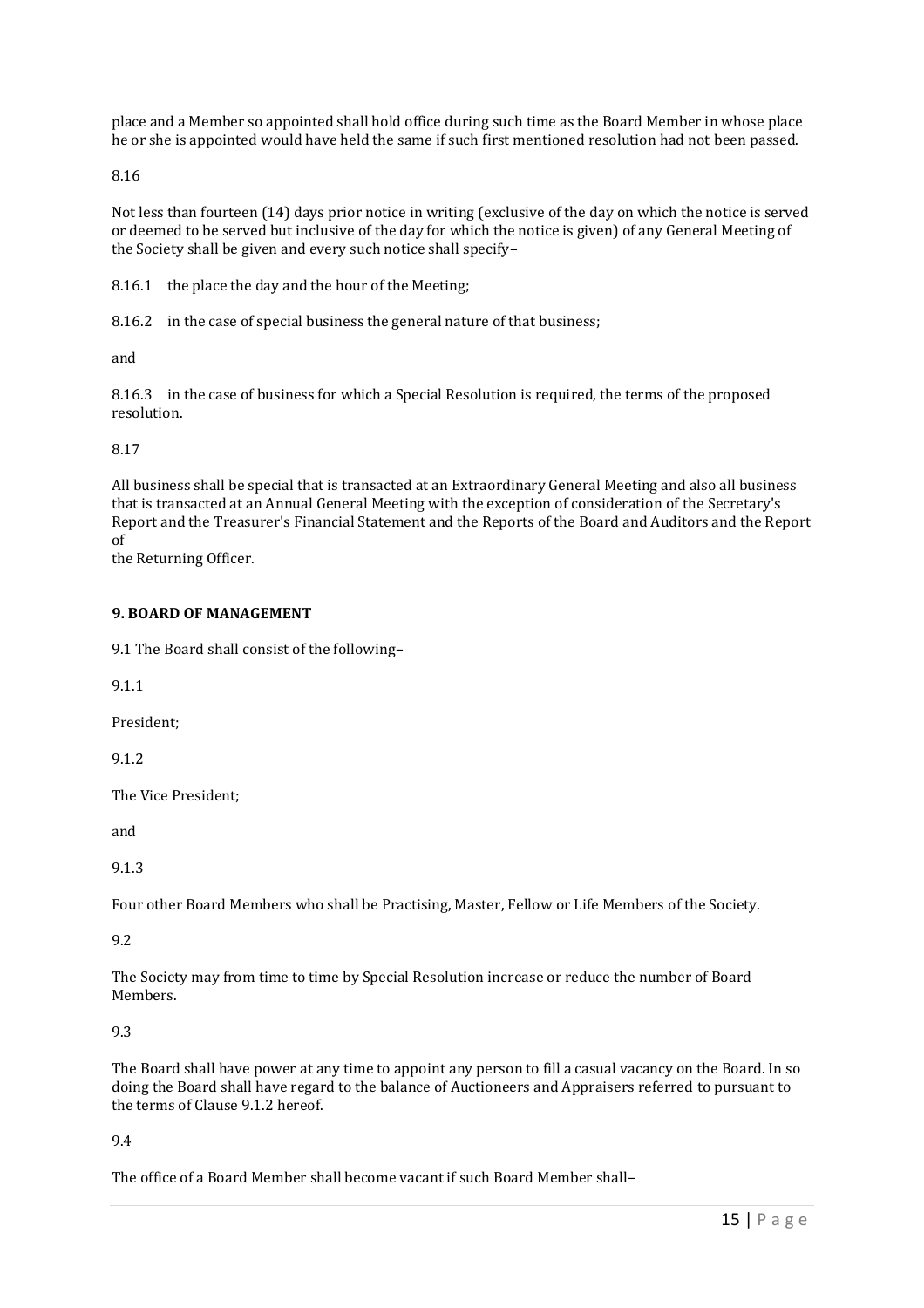9.4.1 Cease to be a Member of the Society;

or

9.4.2 Resign his or her office by notice in writing;

or

9.4.3 Be absent without permission of the Board for more than three consecutive meetings of the Board;

or

9.4.4 Become disqualified from serving on the Board under section 30 of the Act;

or

9.5 Become bankrupt or take or attempt to take benefit of any of the provisions of the Bankruptcy Act 1966;

or

9.4.5 Be declared a lunatic or of unsound mind or become the subject of a protection order under the Aged and Infirm Persons' Property Act 1940 as amended from time to time;

or

9.4.6 Be requested in writing by all the other Board Members for the time being to resign or if his or her office be declared vacant by Special Resolution of the Board provided that if he or she be so requested to resign or if his or her office be so declared vacant he or she shall be entitled to appeal to a General Meeting of the Society;

or

9.4.7 Become involved in a Personal Relationship with another Board Member.

9.5

To avoid a conflict of interest, at no time shall two persons who are related by family or who are in a Personal Relationship serve on the Board concurrently.

## **10. ELECTION TO THE BOARD**

10.1

The Board Members in office at the time of the adoption of any new Constitution of the Society shall continue to hold office under the terms and conditions of their original appointment.

10.2

At the conclusion of every Annual General Meeting of the Society, if there are six serving Board Members, the three longest serving Board Members shall retire from office. If there are casual vacancies on the Board at the conclusion of the Annual General Meeting, the number of Board Members that must retire shall be reduced by the number of casual vacancies. All outgoing Board Members shall be eligible for reelection to the Board. Between Board Members elected on the same day, the Board Member with the lesser number of votes at that election shall be deemed to have been longer serving. Where the number of votes between Board Members elected on the same day was equally or subsequently unknown, the Board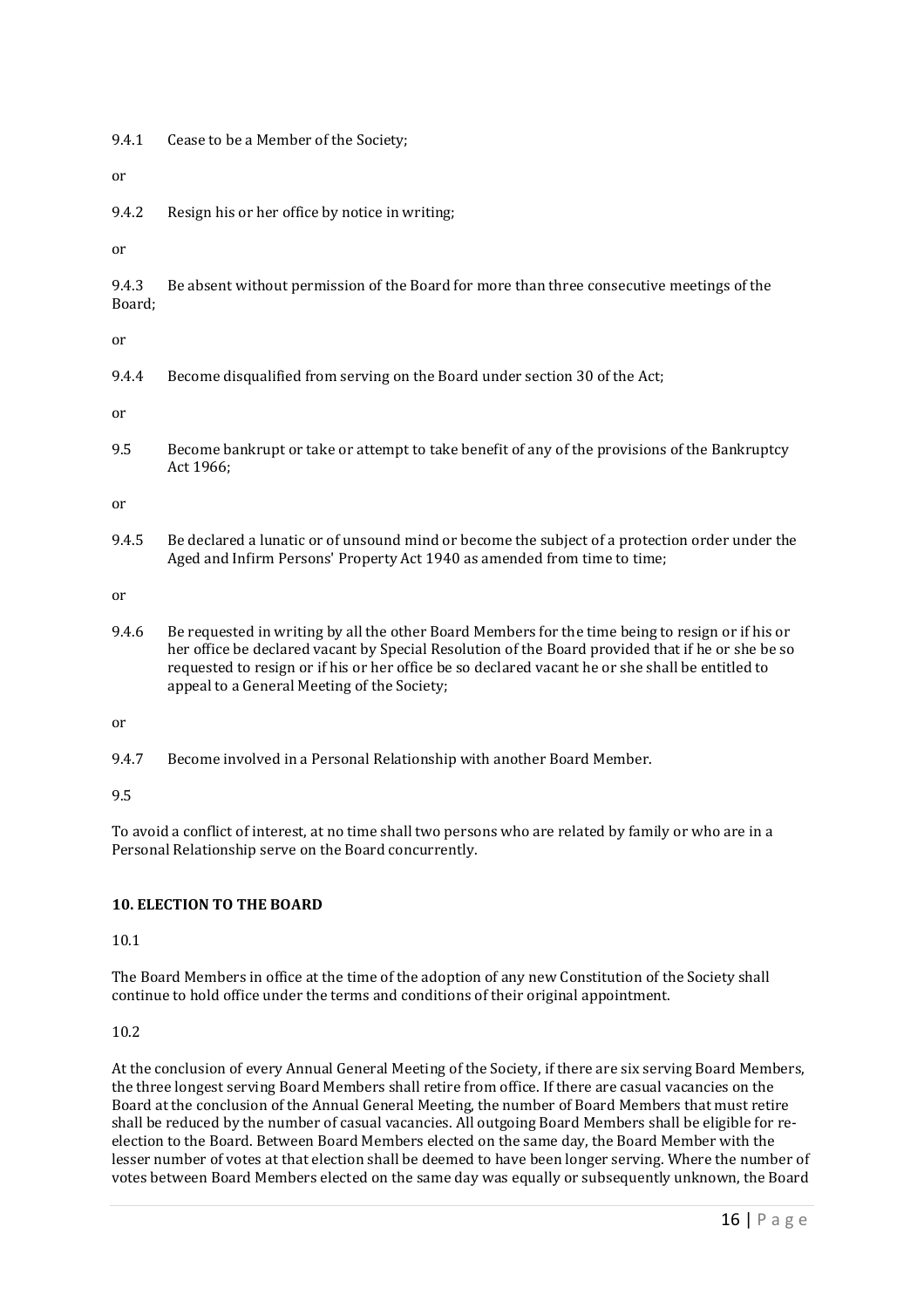Member deemed to have been longer serving shall be determined by agreement between them or, in the absence of agreement, by lot.

10.3

The election of Board Members shall be conducted in accordance with clause 11.

10.4

The Board shall appoint at least two Returning Officers from amongst the Board Members or Membership as it sees fit to oversee the conduct of the election, examine the ballot papers, count the votes and perform such other tasks as may be determined by the Board. The Returning Officers shall report the result of the election to the Secretary. All votes are confidential to the Returning Officers until the Members are notified of the poll.

## 10.5

If the office of a Board Member shall fall vacant before their elected term of office is completed, any person appointed by the Board to fill such vacancy pursuant to the terms of Clause 9.3 hereof shall be deemed to assume the residue of that office only. For the purposes of clause 10.2, the appointment date of any person appointed under this clause 10.5, will be deemed the appointment date of the Board Member whom that person replaced.

# **11. CONDUCT OF ELECTIONS**

11.1

Election of the President and Vice President

At the first Board Meeting after the Annual General Meeting the Board shall elect one of its number as its Chairman who shall be the President of the Society until the end of the Annual General Meeting in the following year. At the same meeting, the Board shall elect a Vice Chairman who shall be the Vice President of the Society for the same period. A person shall not be elected as Chairman of the Board unless he or she shall have been a Board Member for the period of not less than one year immediately prior to such election or shall have previously served as a Board Member for a period of not less than two (2) years. In the event that no person elected to the Board satisfies the above conditions, the Board shall elect one of its number as its Chairman and President of the Society by vote.

11.2

Nominations

11.2.1

At least five weeks prior to the date of the Annual General Meeting, the Secretary shall call for nominations for election to the Board by a notice in writing sent to all Members eligible for election to the Board. The notice shall specify a date (being not less than twenty-one days prior to the Annual General Meeting) and time for the close of nominations.

# 11.2.2

A Member who wishes to be elected to the Board and who is eligible for such election shall forward a Nomination Form (as approved from time to time by the Board) duly signed by him or her to the Secretary at the Registered Office no later than the specified date and time for the close of nominations.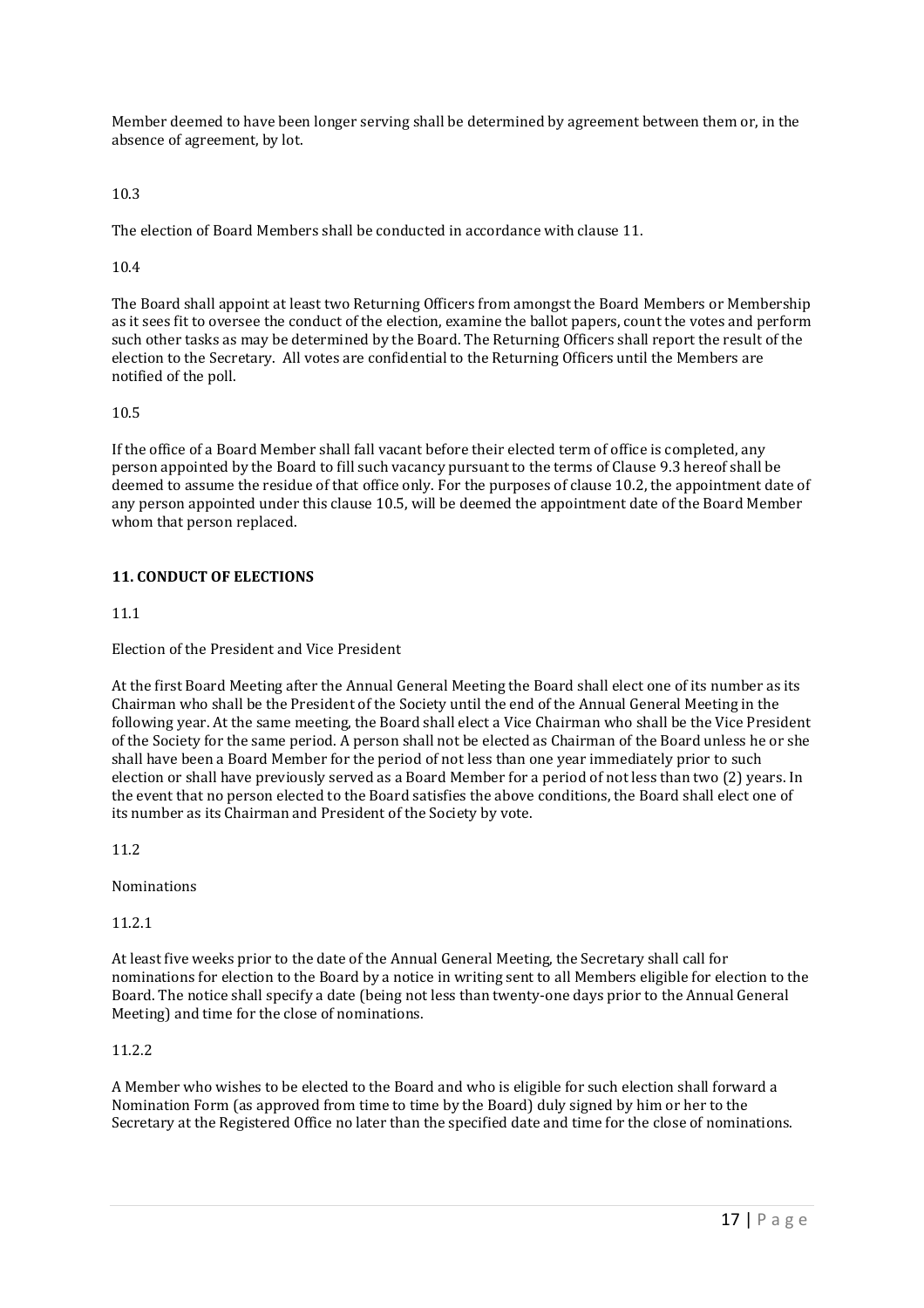## 11.2.3

The Returning Officers and the Secretary shall attend at the Registered Office on the date at the time fixed for the close of nominations and there and then the Secretary shall announce the nominations which comply with these Rules.

#### 11.2.4

If there shall be such number of candidates so nominated as required to be elected and no more, the Returning Officers shall declare such candidates to be duly elected.

#### 11.2.5

If the number of candidates nominated for election is greater than the number of vacancies, an election shall be held and determined by written ballot, in such manner as the Board may from time to time determine. The Secretary shall thereupon appoint a time for which the ballot papers shall be returned, being not less than fourteen days from the date of the close of nominations. Ballot papers may be returned by post, email or facsimile to the address, email or facsimile nominated by the Secretary.

## 11.2.6

A nomination may be withdrawn by notice in writing signed by the candidate and delivered to the Secretary at the Registered Office at any time before the ballot papers are printed. If withdrawal renders a ballot unnecessary, the Returning Officers shall declare the remaining candidates to be duly elected.

#### 11.3

#### Notice of Election

#### 11.3.1

In the event that an election is necessary, the Secretary, not less than ten days before the Annual General Meeting at which the election of candidates is to be declared, shall forward to each Member entitled to vote, a ballot paper addressed to the Secretary containing a list of the candidates who have been properly nominated and instructions as to the mode in which the voting is to occur. The list of candidates shall be in

such order as the Secretary shall have determined by the drawing of a lot and shall denote those candidates who are seeking re-election.

#### 11.3.2

A candidate may supply to the Secretary a biography of himself or herself not exceeding 50 words. If the biography is received not less than three days before the forwarding of the voting papers, the Secretary shall forward a copy to Members.

#### 11.4

#### Method of Voting

A Member intending to vote shall do so in accordance with the instructions forwarded with the ballot paper and must ensure that the ballot paper is returned to the Registered Office of the Society no later than the date and time specified in such instructions.

#### 11.5

#### Counting

At the appointed time the Returning Officers shall count the votes and certify the names of the successful candidates. In the event of the number of votes being found to have been equal for any two or more candidates, the President shall exercise a casting vote to decide which of the candidates shall be elected.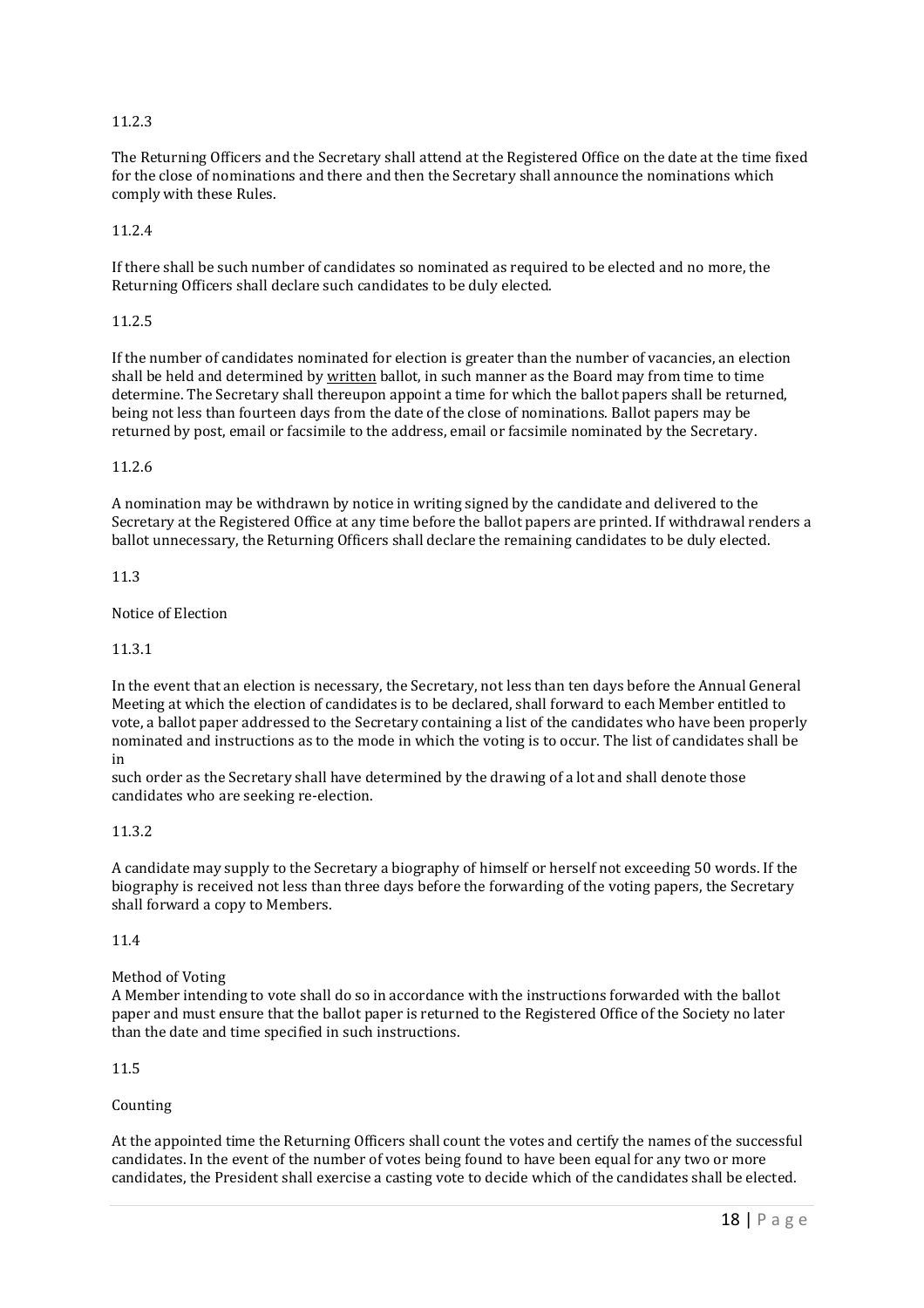## Validity of Votes

11.6.1

The omission to forward the voting material or any part thereof to any Member shall not invalidate an election.

## 11.6.2

Any voting paper on which the votes are more than the required number shall be informal but noncompliance with technicalities shall not invalidate a vote when the choice of the voter is, in the opinion of the Returning Officers, clear and the secrecy of the ballot has not been vitiated.

## 11.6.3

The decision of the Returning Officers shall be final as to–

- (a) due nomination;
- (b) eligibility of a candidate;
- (c) necessity for an election;
- (d) eligibility to vote;
- (e) validity of the vote;

and

(f) the conduct of the election generally.

## 11.7

Report of Election

The Returning Officers shall prepare a written report on the conduct and result of the election for presentation to the Annual General Meeting. Unless the President shall have exercised a casting vote, it shall not be necessary (in the absolute discretion of the Returning Officers) to declare the order of election of candidates or the number of votes cast in favour of such candidates.

11.8

Destruction of Ballot Papers

The Secretary shall destroy the ballot papers thirty (30) days after the Annual General Meeting.

# **12. POWERS AND DUTIES OF THE BOARD**

The Board may exercise all such powers of the Society and do all such acts and things as may be exercised or done by the Society and are not, by this Constitution, required to be exercised or done by the Society in general meeting. Without prejudice to the general powers herein conferred it is hereby declared that the Board shall have the following powers–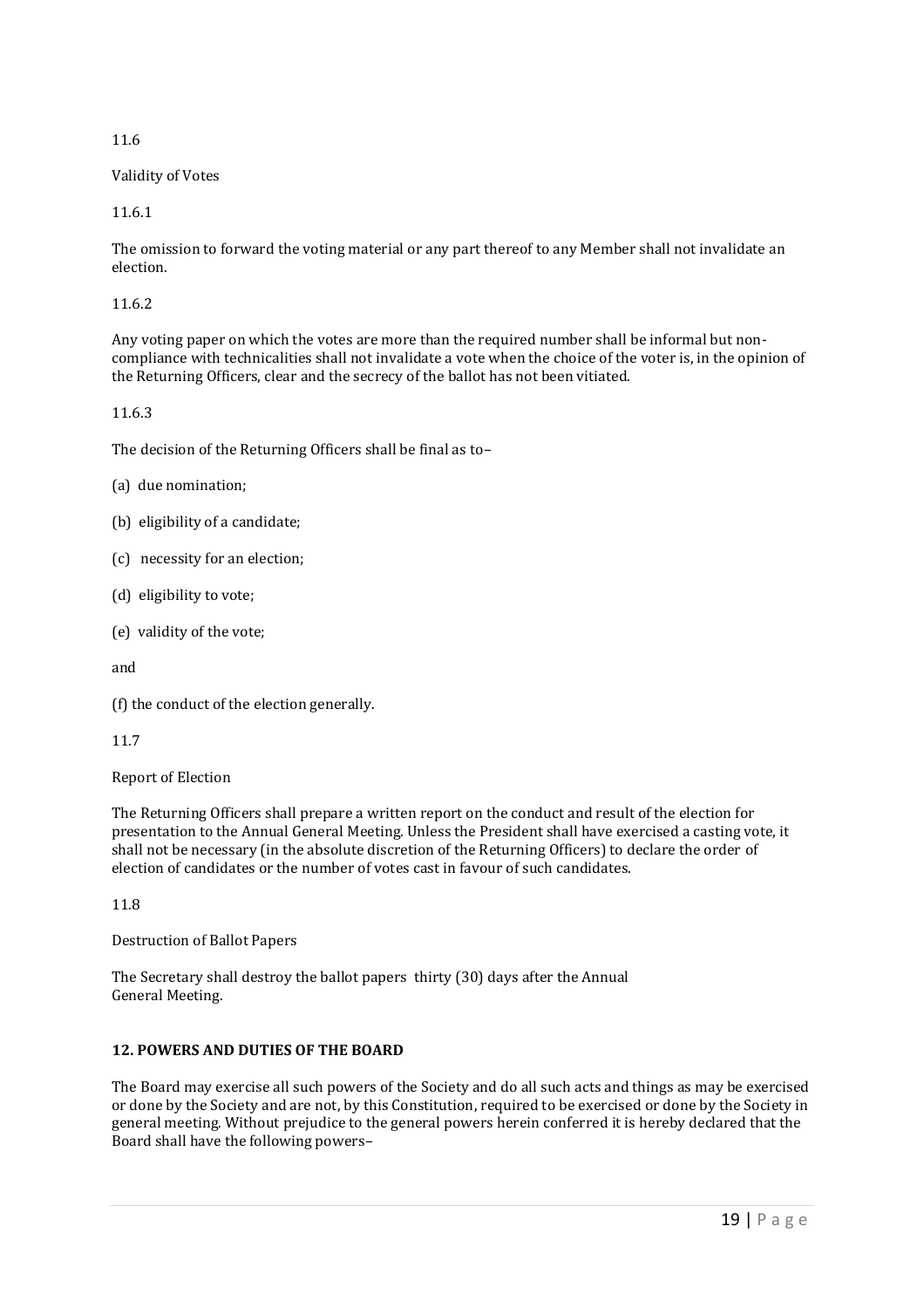To pay all expenses incurred in promoting and registering the Society and to exercise all such powers of the Society as are not by the Constitution vested in the Members in General Meeting.

## 12.2

To exercise all the powers of the Society to borrow money and to mortgage or charge its assets undertaking property or any parts thereof and to issue debentures and other securities whether outright or as security for any debt liability or obligation of the Society or any other person.

## 12.3

To sell exchange lease dispose of turn to account or otherwise deal with all or any part of the property or rights of the Society.

## 12.4

To appoint and at its discretion remove or suspend such secretaries officers clerks agents and servants from permanent temporary or special services as the Board may from time to time deem fit and to determine their powers and duties and fix their salaries or emoluments.

## 12.5

To institute conduct defend compound or abandon any legal proceedings by or against the Society or its officers or otherwise concerning the affairs of the Society and also to compound and allow time for payment or satisfaction of any debts due and of any claims and demands by or against the Society.

## 12.6

To make and give receipts releases and other discharges for money payable to the Society and for claims and demands of the Society.

## 12.7

To appoint from time to time committees and working parties which may, subject to the Constitution, include Members who are not Board Members and may delegate to any such bodies any power or duty. The meetings and proceedings of any such committee or working party consisting of two or more Members shall

be governed by the provisions hereof for the regulation of meetings and proceedings of the Board so far as the same are applicable thereto.

## 12.8

To make repeal and amend–

12.8.1 such Rules and By-laws (as may be deemed necessary or desirable for the attainment of the objects of the Society); and

12.8.2 such other regulations as shall be deemed necessary for the proper management of the Society

provided always that such Rules, By-laws and Regulations shall not be inconsistent with the Constitution.

12.9

To promulgate and vary the Code Of Conduct.

12.10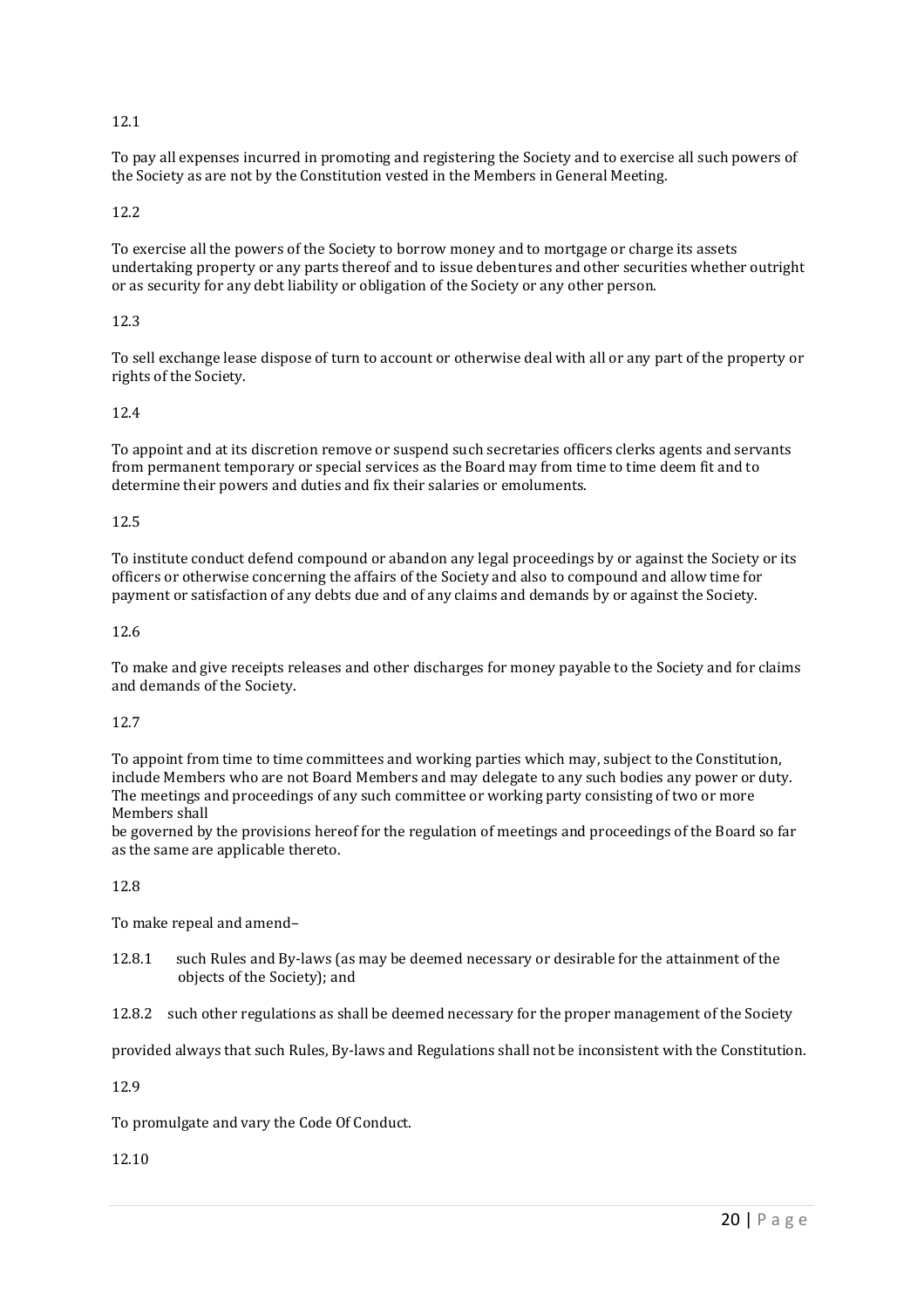To vary the number and declare classes Of Membership.

12.11

To terminate the Membership of any Member, to refuse Membership to any person and suspend the Membership of any person for any period.

## 12.12

At any time and for any such purpose as shall from time to time be deemed appropriate to appoint any two of its Members who are Fellows as trustees in relation to any property of or otherwise in relation to and on behalf of the Society and to vary the terms of and to revoke any such appointment.

## 12.13

Without limiting the generality of the foregoing the Board shall in addition to any other express powers herein contained have the following powers namely–

## 12.13.1

To have recourse against any Member in relation to any subscription or fee or charges or debt payable by such Member or any arrears or unpaid portion thereof;

## 12.13.2

To suspend or terminate the Membership of any Member and to reinstate any Member whose Membership shall be so suspended or terminated; and

#### 12.13.3

Subject to clause 14 of the Constitution to caution reprimand suspend expel fine or otherwise deal with any Member who has been guilty of misconduct which in the opinion of the Board is injurious to the interests of the Society. An aggrieved Member may appeal against the Board's decision in accordance with the procedures detailed in Clause 14.

## **13. PROCEEDINGS OF THE BOARD**

13.1

The Board shall hold periodical meetings for the dispatch of business and may adjourn and otherwise regulate its meetings as the Board shall deem fit. The President or two other Board Members may at any time requisition a meeting of the Board and the Secretary shall on the requisition of such meeting summon a meeting of the Board.

13.2

At least four (4) days' notice of every meeting of the Board shall be sent to each Board Member.

## 13.3

Subject to the Constitution, questions arising at any meeting of the Board shall be decided by a majority of votes and a determination by a majority of the Board shall for all purposes be deemed to be a determination of the Board. Each Board Member shall be entitled to one vote only. In the case of an equality in votes the Chairman of the Meeting shall have a second or casting vote.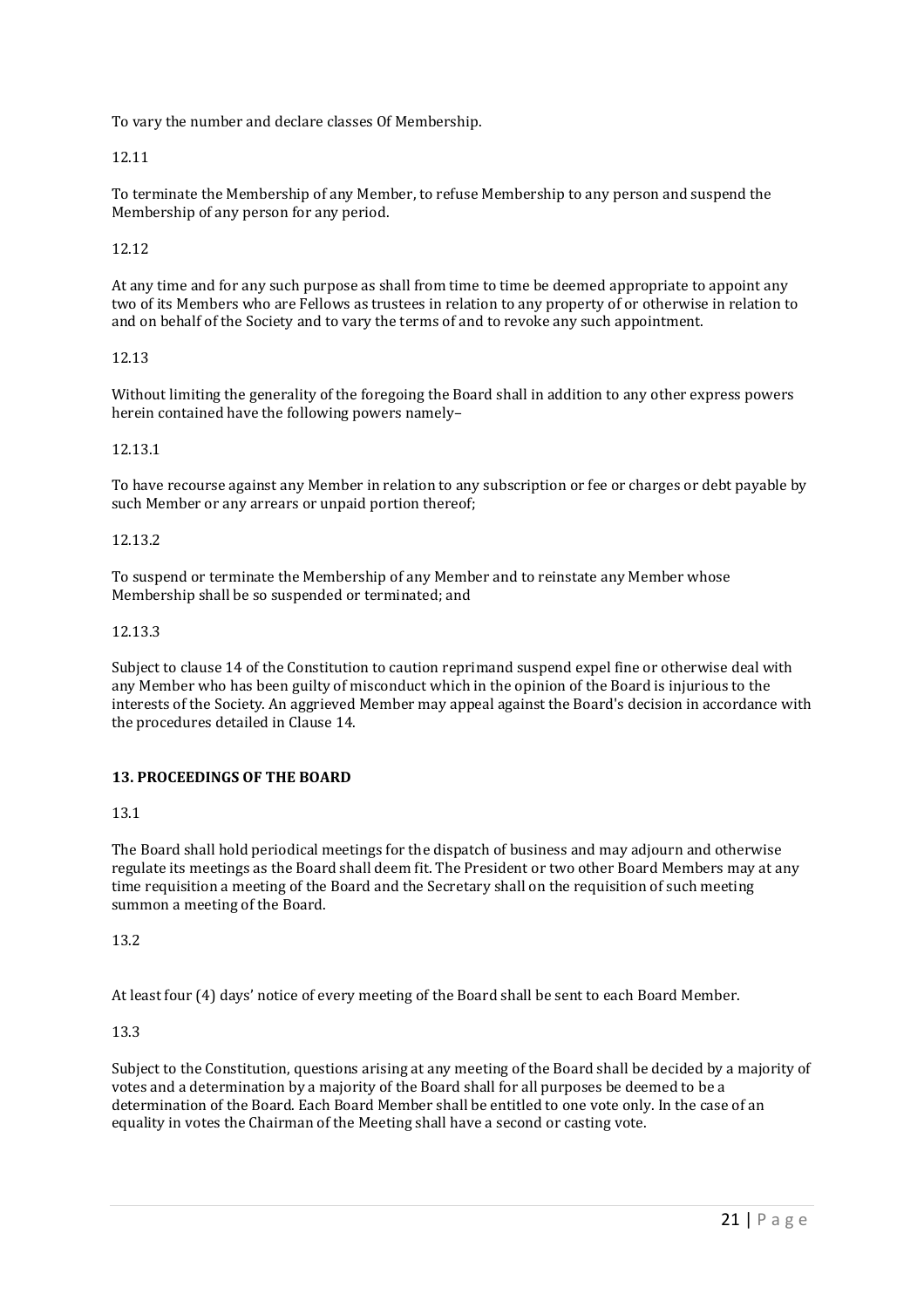The quorum necessary for the transaction of the business of the Board shall be three (3).

## 13.5

The continuing Board Members may act notwithstanding any vacancy in their body and if and so long as their number is reduced below the number fixed by or pursuant to the Constitution as the necessary quorum of Board Members the continuing Board Members may increase the number of Board Members to establish a quorum for the purpose of convening a General Meeting of the Society but for no other purpose.

## 13.6

If the Chairman of the Board is not present within ten (10) minutes after the time appointed for the conduct of any meeting of the Board the Vice President shall be appointed to conduct the meeting but if he or she also is not present within ten (10) minutes of the original time appointed for the conduct of any meeting of the Board then the Board Members present may elect one of their number as Chairman of the meeting.

## 13.7

The Board Members may delegate any of their powers to committees consisting of such Board Members and/or Members as they think fit and any committees so formed shall in the exercise of their powers so delegated conform to any regulations that may be imposed on such committee by the Board.

## 13.8

All acts done at any meeting of the Board or a committee or by any person acting as a Board Member shall notwithstanding that it be afterwards discovered that there was some defect in the appointment of such Board or committee or person acting as aforesaid or that they or any of them were disqualified be as valid as if every such person had been duly appointed and qualified.

# **14. COMPLAINTS AND DISPUTES AND APPEALS**

# 14.1

All Complaints and disputes between and against Members shall be detailed in writing to the Secretary who shall within 14 days of receipt thereof provide such details to the President. Should the complaint or dispute involve the President, then the Secretary shall provide the complaint or dispute to the Vice-President. If the President (or Vice-President) believes that it would be appropriate to do so, he or she shall refer the complaint or dispute to the Complaints Committee.

## 14.2

A Complaints Committee shall be selected from a panel of not less than three (3) Board Members (who shall include the President or the Vice President pursuant to clause 14.1) and any Practising, Fellow or Life Members appointed by the Board from time to time. Any complaint or dispute referred to the Complaints Committee shall be determined by–

## 14.2.1

The President (or Vice President pursuant to clause 14.1) or such member nominated by the President (or Vice-President) from that panel as his or her deputy (who in either case shall be its chairman);

and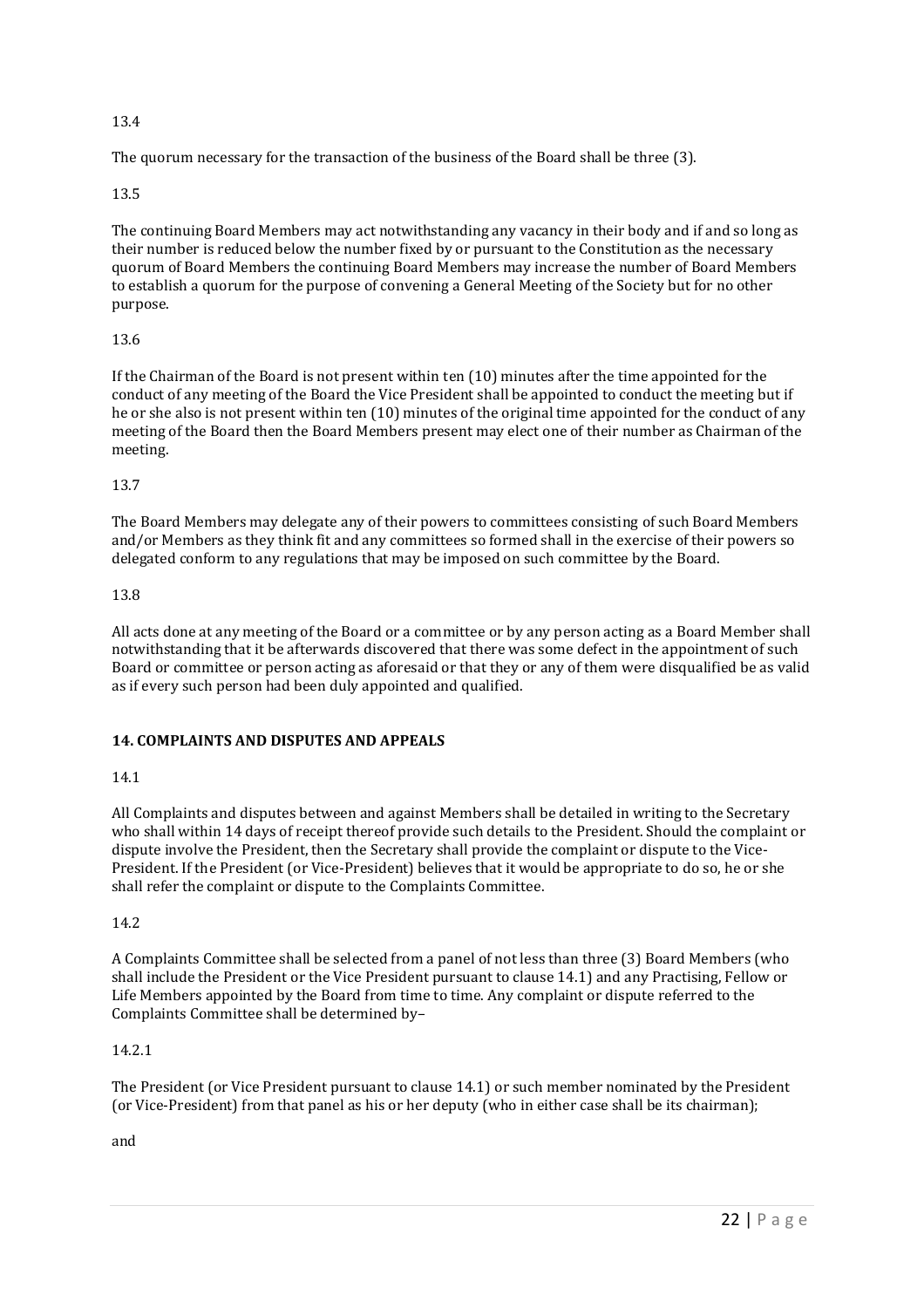# 14.2.2

two (2) other members nominated by the President (or Vice-President) from that panel.

# 14.3

The Complaints Committee shall determine (in the case of a complaint) if there is a case to be answered or (in the case of a dispute) if the dispute is of a kind appropriate to be determined by the Complaints Committee and shall notify the party or parties in writing of such determination. Before reaching such determination, the Complaints Committee may in its absolute discretion have invited the parties to the complaint or dispute to make written representations in relation thereto. If there is a case to answer or further matter to be determined,

the Complaints Committee shall fix a time and place for the hearing thereof and may prior to that hearing or any adjournment thereof–

## 14.3.1

invite any party or parties to make written representations or further representations;

## 14.3.2

require any party or parties to provide any document or other evidence;

and

14.3.3

require any party or parties to attend the hearing and at any adjournment thereof.

#### 14.4

All parties to a complaint or dispute shall be bound by the decision of the Complaints Committee notwithstanding that they did not make any representations to it, submit to its jurisdiction or attend any hearing thereof.

## 14.5

The procedure and conduct of the hearing or other disposal of any complaint or dispute shall be determined by the chairman of the Complaints Committee in his or her absolute discretion.

## 14.6

The Complaints Committee may deal with any matter in the absence of any party or in the absence of any representations by any party, provided that such party was given the opportunity to be present or provide representations.

## 14.7

The Complaints Committee may, in its absolute discretion–

## 14.7.1

in relation to any matter or complaint, caution, reprimand, suspend and/or expel a Member and in any such case impose a fine not exceeding \$2,000;

## 14.7.2

in relation to any dispute, make any decision it thinks proper;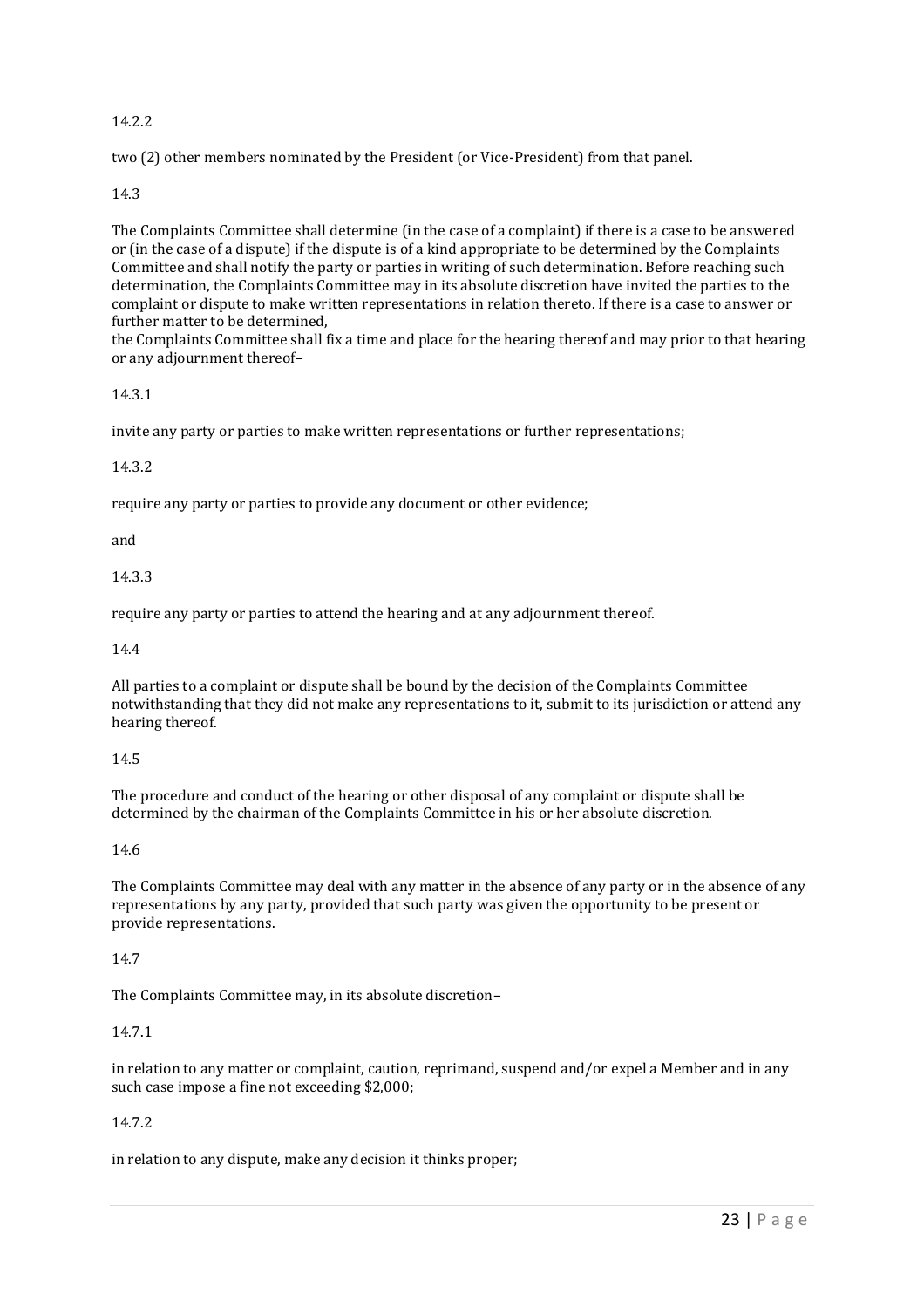and

14.7.3

in addition thereto or substitution thereof, order any Member to do execute and perform such acts matters and things as it may think proper including, without limiting the generality of the foregoing, the payment of moneys to any person whether a Member or not.

# 14.8

Any person aggrieved by the decision of the Complaints Committee whether in relation to a complaint or dispute may by notice in writing given to the Secretary within 14 days of notification of the decision, appeal against the decision of the Complaints Committee to either the Board or, at the appellant's expense, an independent arbitrator appointed by the President of the Institute of Arbitrators and Mediators Australia. The Notice of Appeal shall set forth the grounds of the appeal and the appeal shall be limited to such grounds. The appellant shall with the notice of Appeal lodge the sum of \$500 or such other amount as may be determined by the Board from time to time which shall be forfeited to the Society in the event that the decision of the

Complaints Committee is upheld but otherwise shall be refunded to the appellant.

## 14.9

The appeal shall be conducted in such manner as the Board or independent arbitrator shall think proper and in particular but without limiting the generality of the foregoing it may adjourn, hear further evidence, re-hear, refer the matter back to the Complaints Committee for re-hearing, uphold reverse or vary the decision of the Complaints Committee or remit increase or vary the fine or penalty imposed and or determine any question raised as to jurisdiction. The Board or independent arbitrator shall publish brief reasons for its decision.

14.10

A quorum of the Board for the purpose of hearing any appeal from the Complaints Committee shall be three (3) Board Members personally present. Every such Appeal shall be determined by vote of the majority of the Board present and voting.

# **15. MINUTES**

The Board shall cause minutes of–

15.1

all appointments of officers;

15.2

the names of the Board Members present at each Board meeting;

15.3

all resolutions and orders made by the Board;

and

15.4

all resolutions and proceedings of General Meetings, to be duly entered in books provided and kept for that purpose.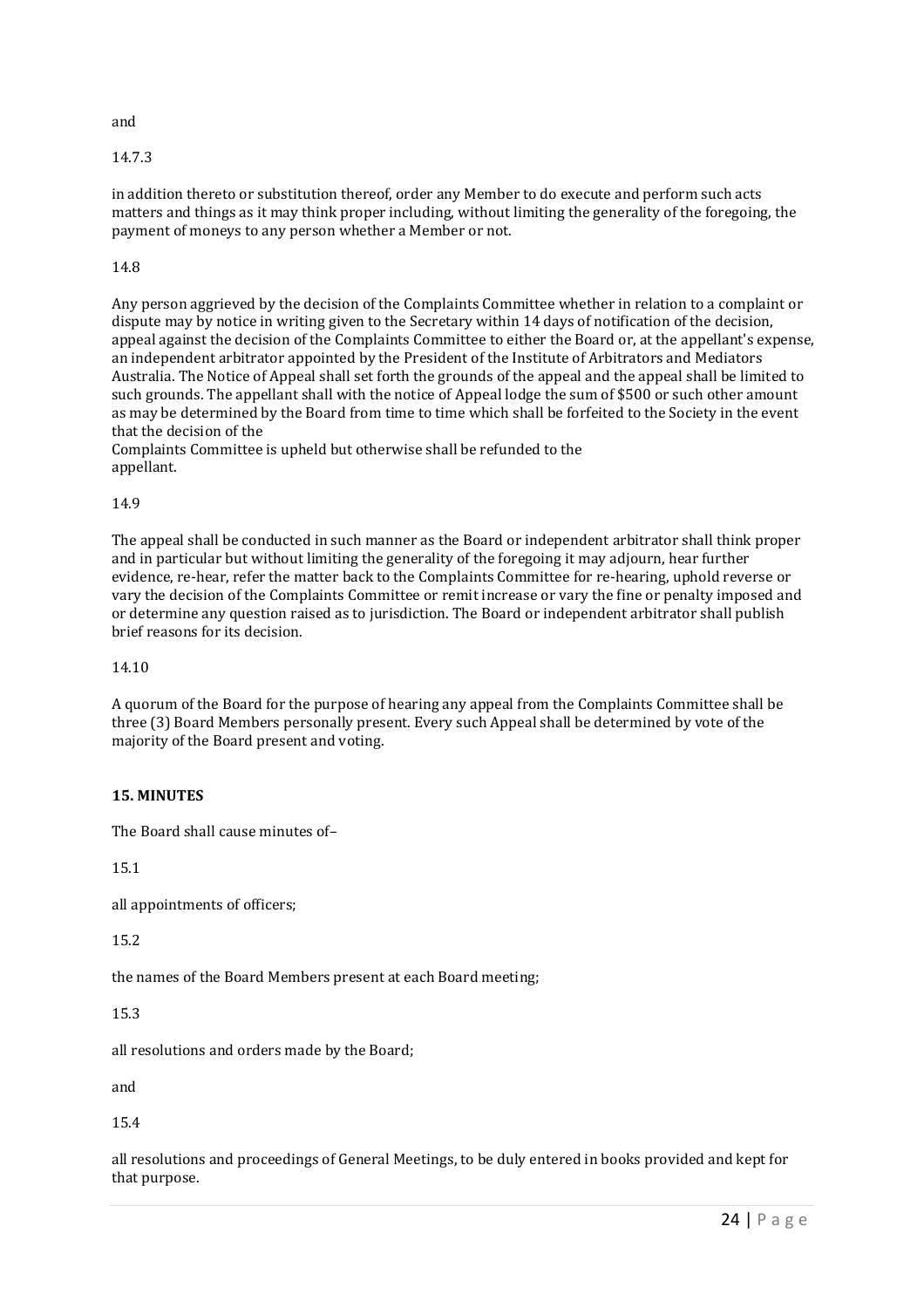# **16. SECRETARY**

16.1

The Board shall from time to time appoint a Secretary, and/or Chief Executive Officer who need not be a Board Member or a Member of the Society but who shall at all times be under the control of the Board. The Board may from time to time remove or dismiss a Secretary from office and appoint another in his or her place.

16.2

The Secretary shall perform the following duties–

16.2.1

assist in the collection of subscriptions and all other moneys due or payable to the Society;

16.2.2

convene all meetings in accordance with the Constitution;

16.2.3

generally to undertake and perform all duties as the Board shall direct;

16.2.4

attend all Meetings of the Society and of the Board and record the minutes of the proceedings thereat;

16.2.5

maintain and keep the Register of Members;

16.2.6

attend to the filing of all documents required by law to be filed and to administer the correspondence of the Society;

and

16.2.7

maintain the Registered Office of the Society.

## **17. TREASURER**

17.1

The Board shall from time to time appoint a Treasurer who shall at all times be under the control of the Board. The Board may from time to time remove or dismiss the Treasurer from the office and appoint another in his or her place.

## 17.2

The Treasurer shall perform the following duties–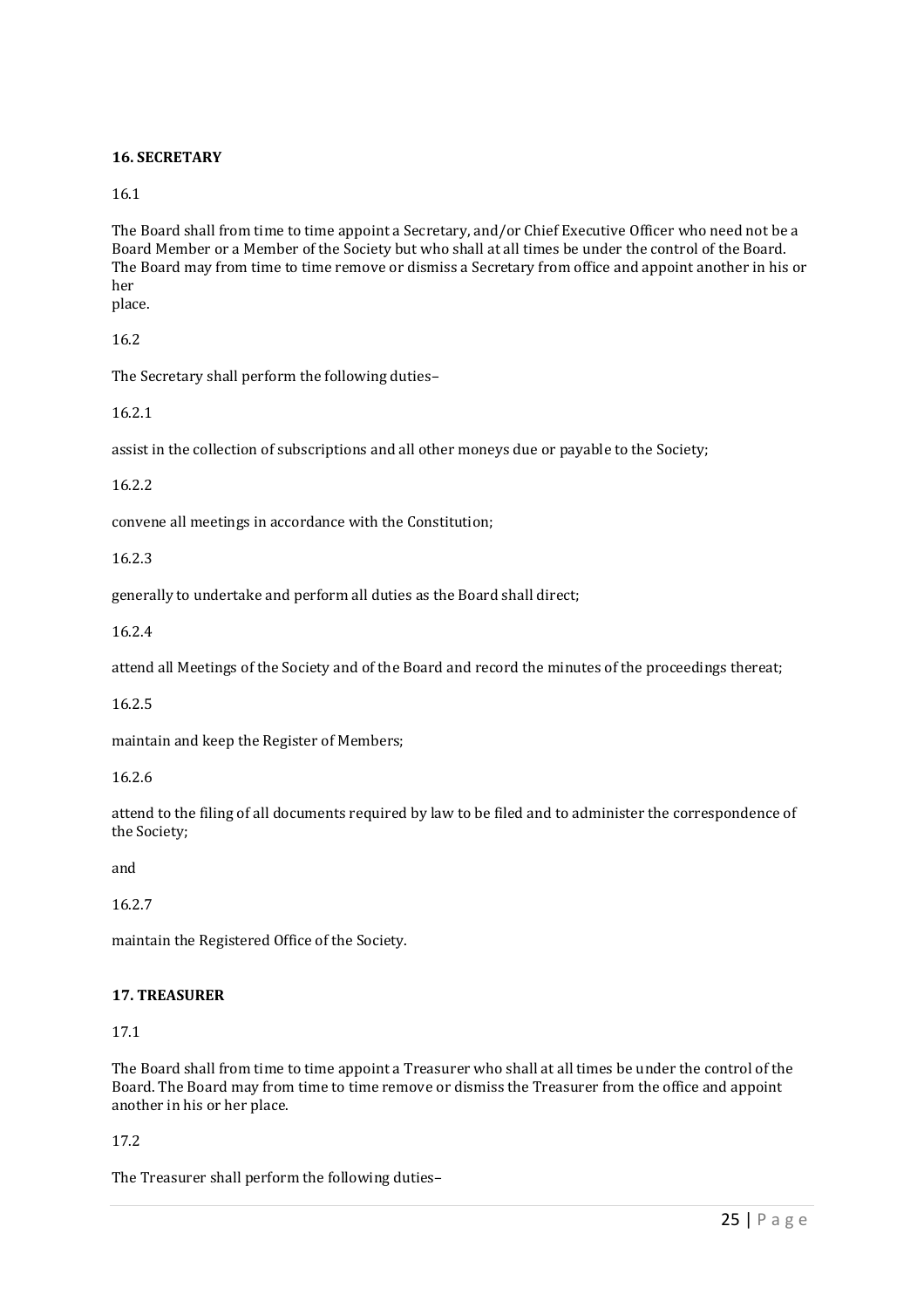# 17.2.1

To receive or to arrange receipt of all the moneys of the Society and account for same and the written acknowledgment of receipt therefore shall be a sufficient discharge. (All moneys shall within three (3) business days after receipt be paid into the Society's account at the bank at which the Society transacts its business. All payment shall be made under order of the Board by cheque.)

17.2.2

To be responsible for a book to be open for inspection by the Board or by the Members at any time an account of all moneys received and disbursed.

## 17.2.3

To submit at the Annual General Meeting a balance sheet signed by the Auditor and showing the financial position of the Society as at the 30th June last preceding.

#### 17.2.4

To submit to the Board whenever requested by the Chairman so to do a statement showing clearly the financial position of the Society.

#### 17.2.5

Generally undertake and perform all duties as the Board shall direct.

#### 17.3

Petty cash advances as may be determined by the Board may be made as and when required and the Treasurer shall duly report as to the method in which such moneys are expended.

#### **18. PUBLIC OFFICER**

The Public Officer shall be the Secretary for the time being of the Society who shall do all things as are required to be done by the Public Officer pursuant to the Act and the Regulations made thereunder.

## **19. AUDITOR**

19.1

At every Annual General Meeting of the Society the Members shall appoint an Auditor for the ensuing year. The Auditor of the Society shall not be a Member of the Society.

#### 19.2

The Auditor shall at all times have access to all books of account by the Society.

#### 19.3

At least once in respect of each financial year the accounts of the Society shall be examined by the Auditor whose report thereon shall be placed before the Members of the Society at the Annual General Meeting immediately following the expiry of that financial year.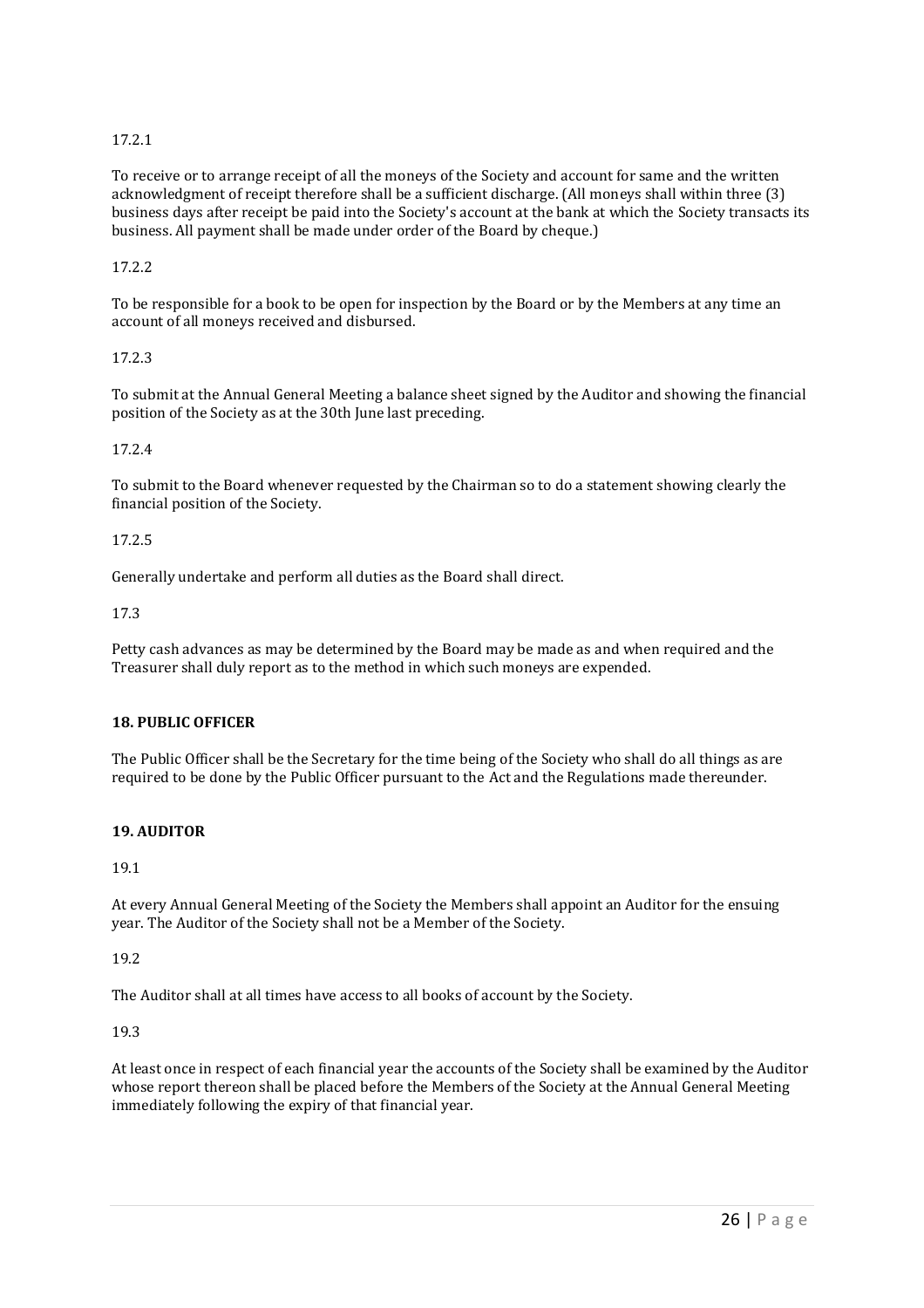#### **20. USE OF LOGO**

The logo of the Society may only be printed on any business stationery or advertising material or otherwise displayed-

(a) if used by or in relation to a Member who is entitled to use the logo on his or her own account;

and

(b) where such Member is in the position of a principal or a partner of a firm which does not carry on business solely in such Member's name or is employed by a Corporation of which such Member is a director,

the name of such Member appears on the same page or adjacent to the logo in easily readable print.

#### **21. SEAL**

The Board shall provide for the safe custody of the Seal of the Society which shall only be used with the authority of the Board and the affixing of the Seal to every instrument shall be attested by the President of the Society and not less than one other Board Member.

#### **22. REPEAL AND ALTERATION OF CONSTITUTION**

The Constitution of the Society may be amended or repealed or a new Constitution adopted or passed by Special Resolution.

#### **23. RULES AND BY-LAWS**

The Board shall have power to make such Rules and By-laws as may be deemed necessary or desirable for the attainment of the objects of the Society and also to amend and repeal such Rules and By-laws as the Board may from time to time deem necessary in its absolute discretion provided that no such Rule or By-law shall be inconsistent with the provisions of the Constitution.

## **24. NOTICES**

24.1

A notice may be given by the Society to any Member either personally or by sending it by post, email, or any other electronic form to such Member at the address supplied by such Member.

24.2

Where a notice is sent by prepaid post, email or any other electronic form addressed to the Member at an address supplied by such Member, service of the notice shall be deemed to have been effected–

24.2.1

if the notice is sent by prepaid post, 2 business days after the date of its posting;

and

24.2.2

if the notice is sent by email or any other electronic from, at the time of sending.

24.3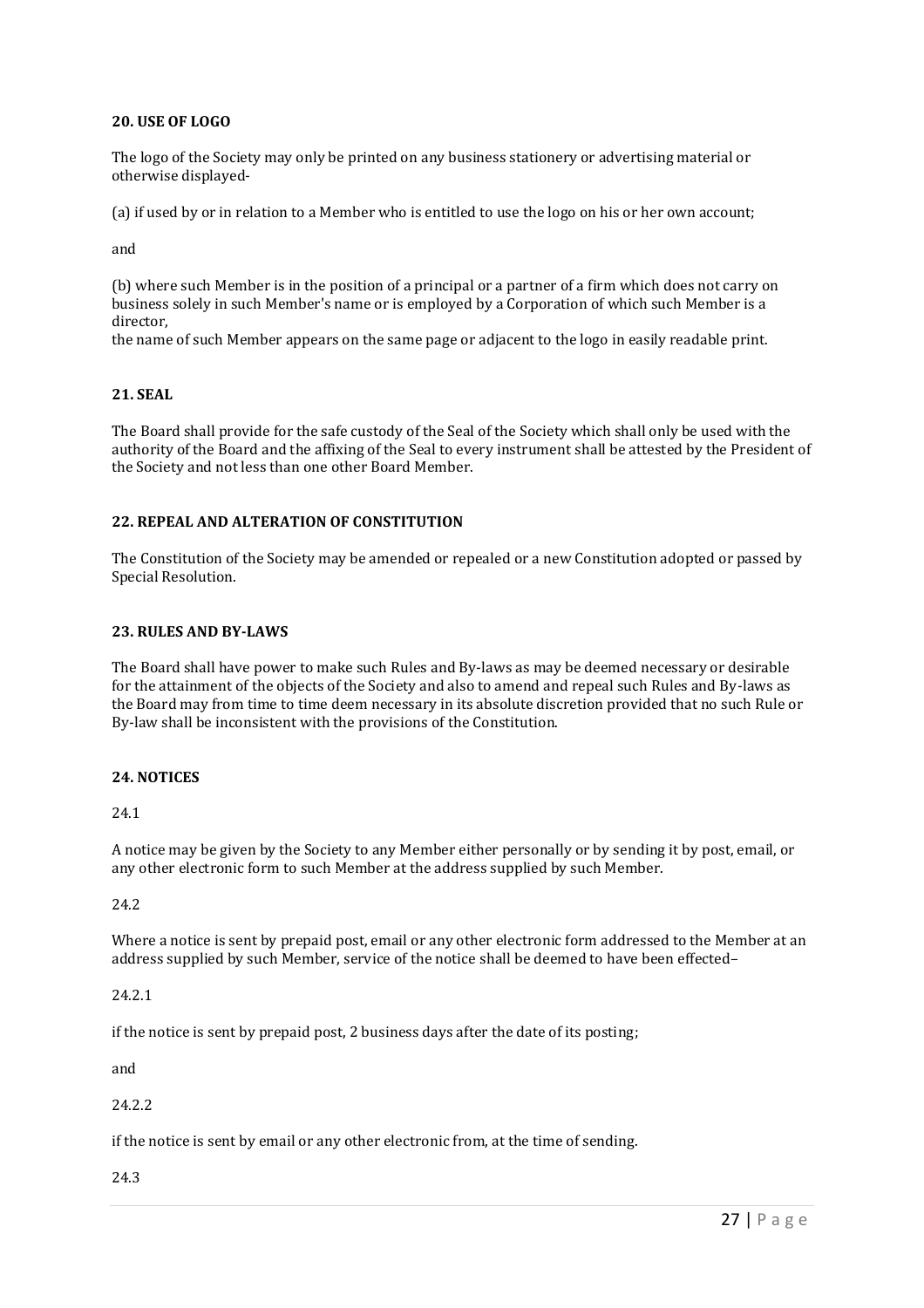The accidental omission to give notice of any General Meeting or the non-receipt of any such notice by any of the Members shall not invalidate the proceedings of or any resolution passed at any Meeting.

24.4

Notice of every General Meeting shall be given to–

24.4.1

Every Member entitled to attend and vote at such Meeting except those Members who have not supplied to the Society an address for the serving of notices upon them;

and

24.4.2

The Auditor for the time being of the Society.

24.5

Any notice or other document to be served on the Society shall be served–

24.5.1

personally on the Secretary;

24.5.2

by prepaid post addressed to the Secretary at the Registered Office;

24.5.3

by leaving it at the Registered Office with any person apparently over the age of eighteen years;

or

24.5.4

by email or facsimile to the nominated email and facsimile of the Society.

## **25. PROPERTY OF THE SOCIETY**

No Member shall by reason of his or her Membership of the Society have any transmissible or assignable interest in the property of the Society whether by operation of law or otherwise.

# **26. INDEMNITY**

26.1

No Board Member or other officer of the Society shall be liable for–

26.1.1

any act default neglect or receipt of the Board or any other Board Member or officer;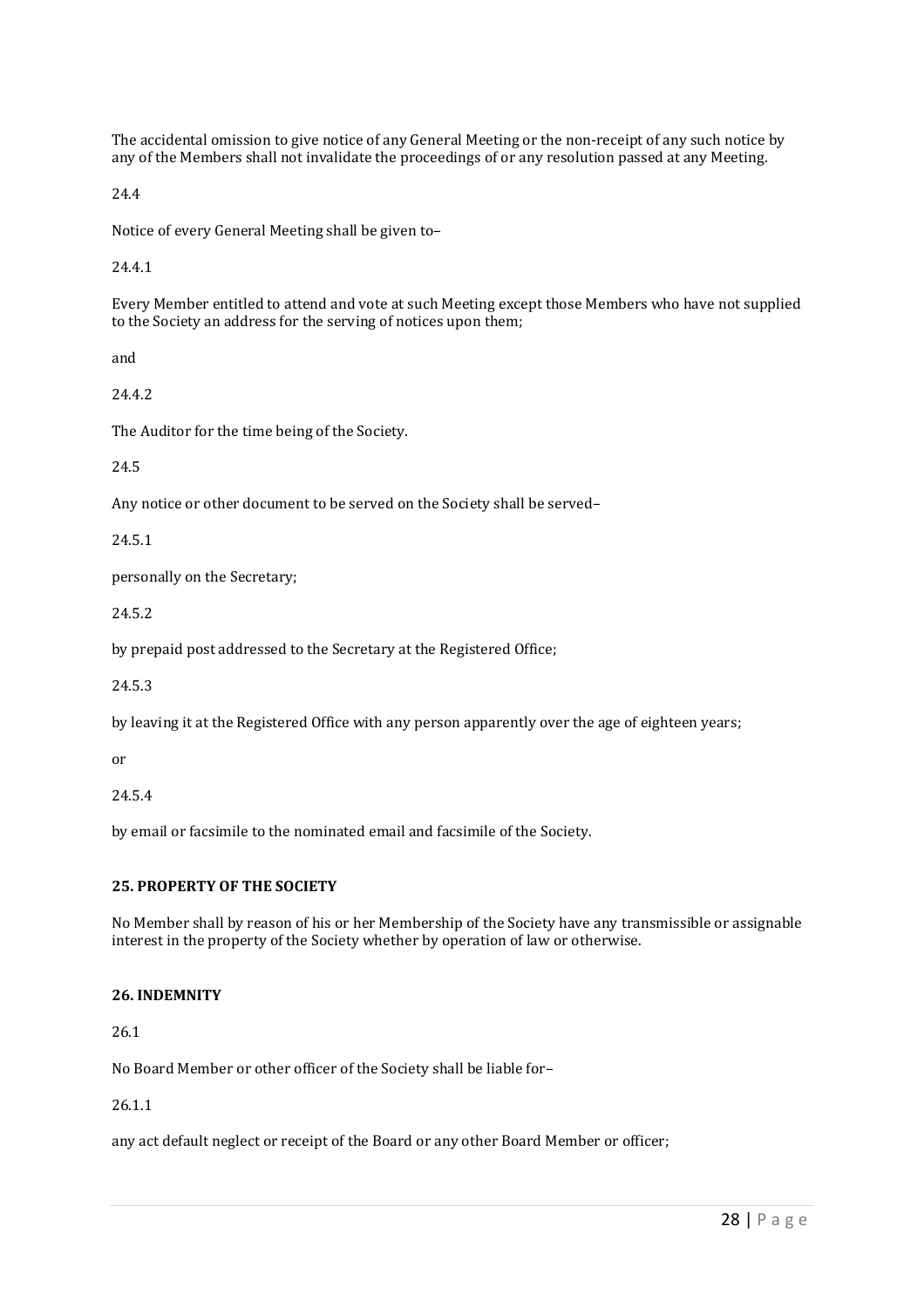## 26.1.2

any loss or expense incurred to or by the Society through the insufficiency or deficiency of title to any property acquired by order of the Board for or on behalf of the Society;

26.1.3

the insufficiency or deficiency of any security in or upon which any of the moneys of the Society shall be invested;

26.1.4

any loss or damage arising from the bankruptcy insolvency or tortious acts of any person with whom any moneys securities or effects shall be deposited;

or

26.1.5

any other loss damage or misfortune whatsoever which shall happen in the execution of that Board Member's duties or in relation thereto unless the same occurred through that Board Member's own willful act or default.

26.2

Unless through their own negligence or wilful default all Board Members officers and employees of the Society shall be indemnified by the Society from all losses and expenses incurred by them in any action at law arising out of the discharge of their respective duties.

#### **27. DISSOLUTION**

The Society may by a resolution passed in accordance with the Act resolve that the Society be dissolved and the Society shall be deemed to have been dissolved at the time specified in the resolution or, where no such time is specified, at the time that resolution is passed and thereupon the assets of the Society shall be disposed of. Any funds remaining after all debts have been collected and properly disposed of and all liabilities have been discharged shall be donated to any fund, institution or authority, which is a nonprofit organisation in such manner as shall be directed by the General Meeting at which the resolution for dissolution was passed, or failing such direction, as shall be directed by the persons who at the time of the dissolution constituted the Board provided that no distribution is made to Members or relatives of Members during the life of the Society or upon its winding up. In the event that the assets of the Society upon realisation are insufficient to discharge all liabilities of the Society, no Member at the date of such dissolution shall be liable to contribute to meet such deficiency.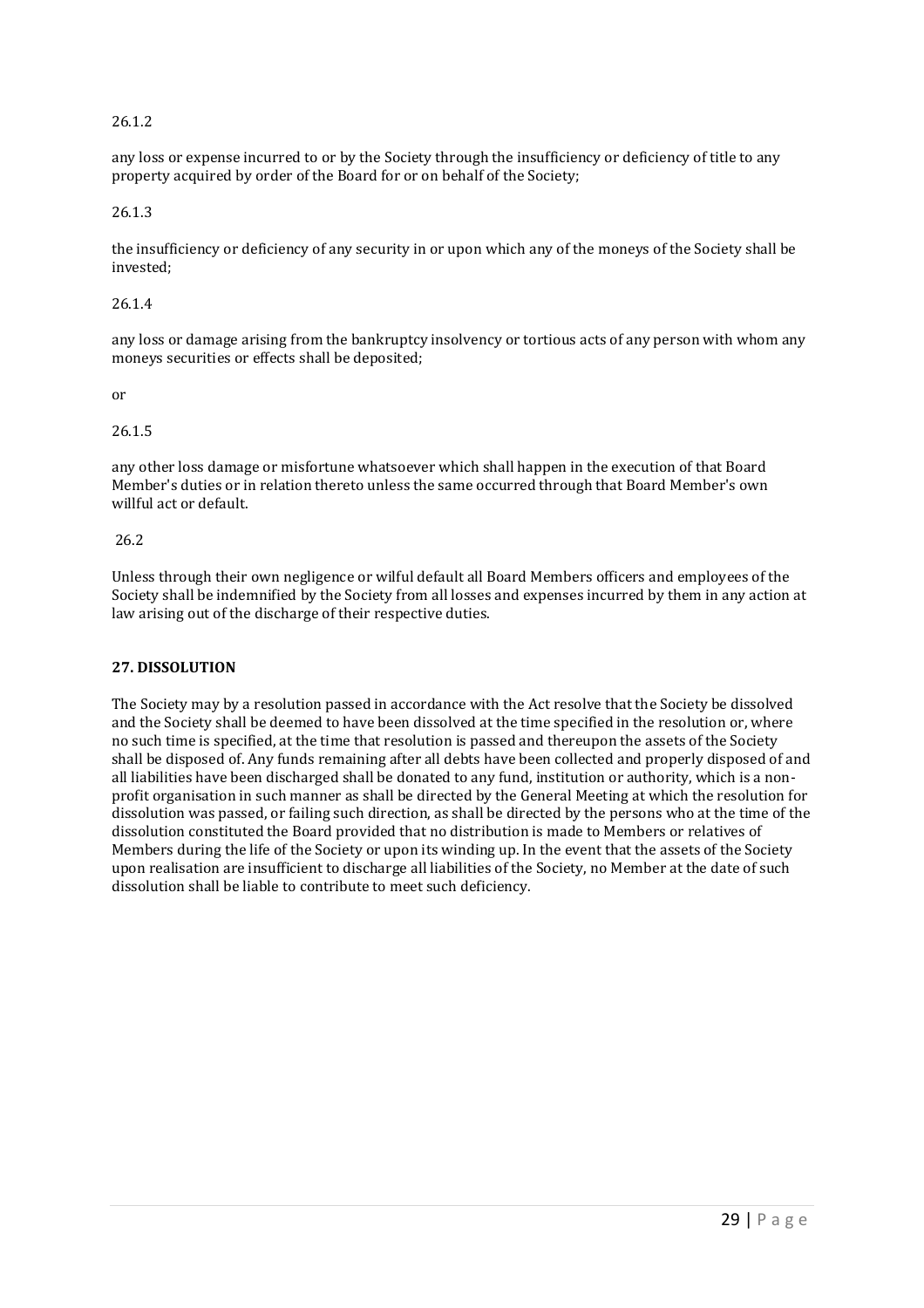## **CODE OF CONDUCT**

Introduction and Interpretation ..........................6

Articles ............................................................................6-8

#### **CODE OF CONDUCT**

#### Introduction

The Code of Conduct of the Society of Auctioneers and Appraisers (S.A.) Incorporated prescribes guidelines for the conduct of Members. Adherance to this Code will ensure the prestige of the Society and the Professions and the setting of a high standard of practice in business, both as between Members and the public and as between Members.

#### Interpretation

"Board" means the Board of Management of the Society from time to time and "Board Member" shall mean a member of the Board;

"client" means one who retains a Member to represent their interests in a property transaction;

"customer" means one who transacts business with a Member but who does not retain the services of a Member;

"Member" means a Member of the Society from time to time;

"property" includes any property, whether real or personal, and accordingly includes goods and chattels;

"unethical conduct" includes any conduct or practice which is dishonourable, unprofessional, dishonest, unfair or improper or contrary to this Code.

Other terms used in this Code shall have the same meaning as in the Constitution of the Society unless the context otherwise requires.

#### Article 1

Members must observe the highest principles and honesty in business practice and must not do anything contrary to this Code or diminish the standard of professional practices established by the Society from time to time.

#### Article 2

Members must not do anything to bring the Society into disrepute or to lessen the confidence of the public in the Society or in the Professions.

#### Article 3

Members must do all in their power to:

- Increase the confidence of the public in the Professions;
- Promote the auction method of sale; and
- Promote good feeling and friendly relationship among Members, to advance the interests of the Professions and maintain their integrity and status, to suppress unethical conduct, and to protect and promote the interests of the Professions generally.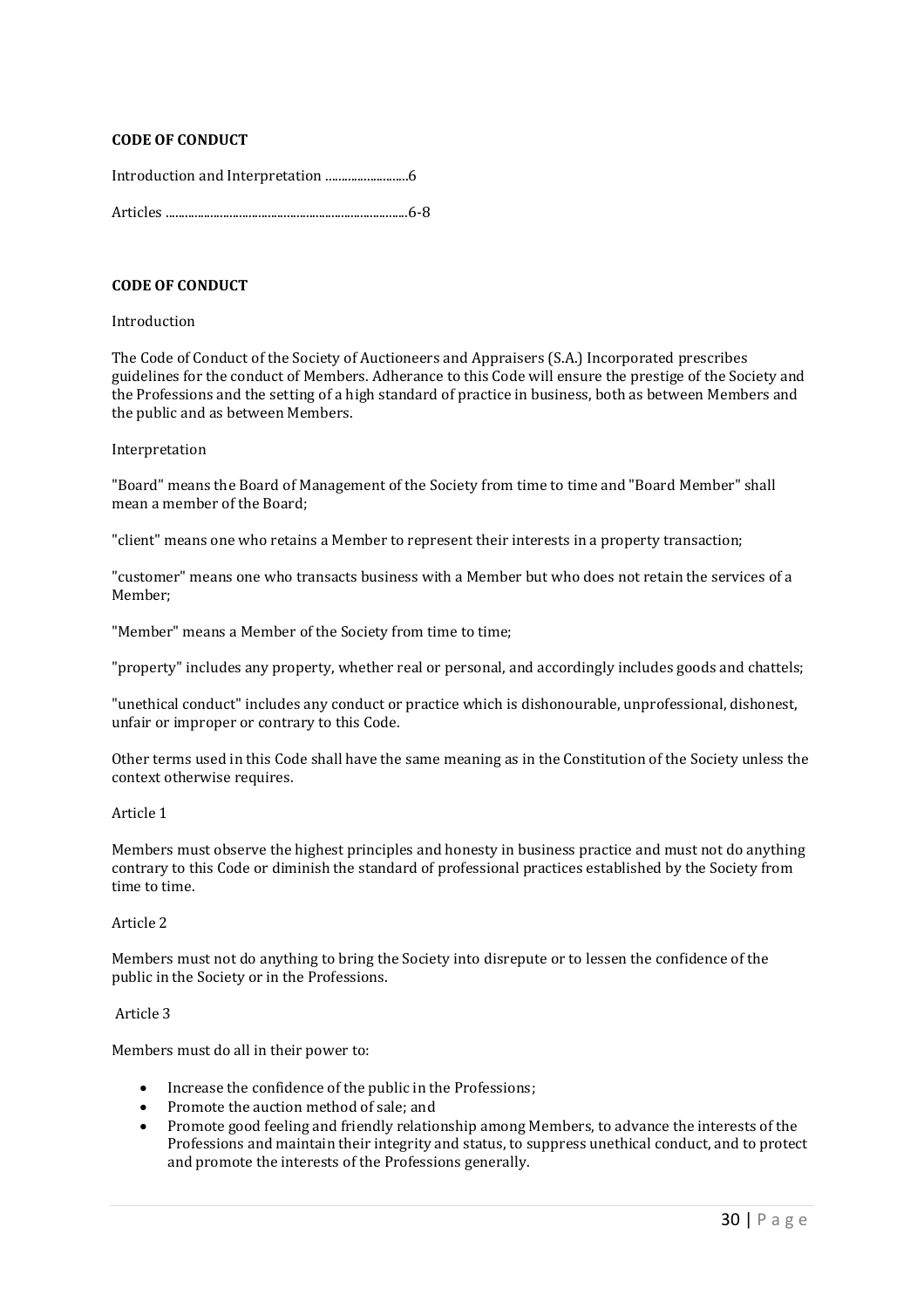#### Article 4

Auctioneers and Appraisers must not offer to buy, or buy property that they have been asked or have offered to Auction or Appraise.

#### Article 5

In all cases Members must act in an impartial manner and with entire fairness.

#### Article 6

Members must offer property placed in their hands for sale, without any form of deception or misrepresentation.

#### Article 7

Members shall not arbitrate in disputes concerning any matter in which they have a professional or personal interest.

#### Article 8

Members must strictly observe all statutory obligations imposed upon them not only in the letter, but also in the spirit.

#### Article 9

Members in the possession of information indicating that another Member has been guilty of unethical conduct or of a breach of the Constitution or Rules or this Code shall report the facts in writing without delay to the Secretary of the Society in order that they can be acted upon by the Board.

#### Article 10

In the event of a dispute between Members, the dispute must be submitted by the Board to the Complaints Committee in accordance with the Constitution.

A Member who is charged with unethical conduct or a breach of the Constitution must promptly provide all pertinent facts and documents for investigation and determination in accordance with the Constitution.

It shall be a breach of this code for members to resort to action at law before first submitting the dispute to the Board for adjudication.

#### Article 11

Members shall at all times be responsible for the actions of their employees in business relations with fellow Members, clients, customers and the public. For the purposes of this Article, an employee includes any person acting on behalf of or under the effective control of a Member.

#### Article 12

In the best interests of clients and customers, it is imperative that Members are always accurately informed regarding the law, proposed legislation, public policies and other essential information which may affect such interests.

#### Article 13

Members must ascertain all available pertinent facts regarding any transaction so as to avoid error, exaggeration or misrepresentation.